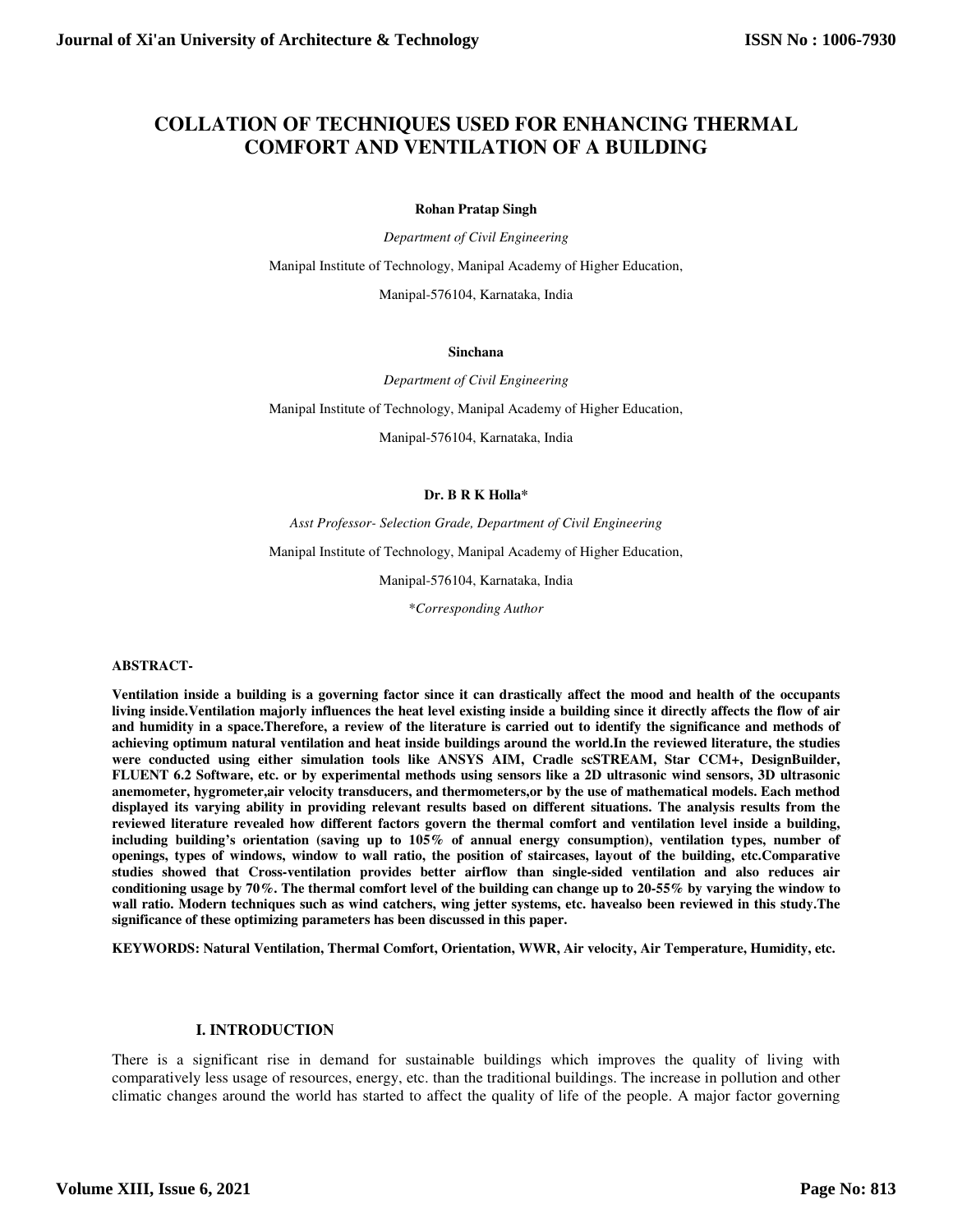these changes is the consumption of energy in every form. The world is now shifting towards a mindset of achieving the essential requirements with minimal use of energy sources.

The construction industry in its way is providing a shared contribution by the use of eco-friendly materials and by the construction of sustainable/energy-efficient buildings. Simple use of already existing techniques in an efficient way can have a major impact on the building's overall energy consumption and in turn, produce cost-effective methods. Many factors influence the building's energy consumption. Some of those factors can be optimized using design techniques to improve the ventilation and heat effects due to natural occurrences like Sunlight, wind, weather/climate, humidity, etc.

Ventilation inside a building is a governing factor since it can drastically affect the mood and health of the occupants living inside. A comfortable and healthy environment of an indoor workspace improves the work efficiency of the occupants. Ventilation also affects the heat level existing inside a building since it directly affects the flow of air and humidity in a space. Therefore, building Designers and Engineers give importance to its significance and consider this as one of the key factors to be taken into account during the designing phase of the building.

Ventilation is the process of replacing unwanted stale air with fresh air. In the absence of proper ventilation, buildings might become more vulnerable to stagnant air which might lead to a sharp increase in the accumulation of fungi and bacteria (due to an increase in moisture level). It also influences energy efficiency and air quality, controls odors, and prevents the spread of diseases related to respiration.

The main aim of ventilation is to provide thermal comfort inside the living spaces of the building. According to *ANSI/ASHRAE Standard 55,* "Thermal comfort is the condition of mind that expresses satisfaction with the thermal environment and is assessed by subjective evaluation". The thermal comfort in the building can be determined using a number of ways, the most commonly used approach being PMV, whose use is examined in this paper.

Thermal comfort level can be visualized using a psychrometric chart and an expansion of this chart by addition of parameters like air movement, mean radiant temperature, skin wittedness, metabolic rate, the behavior of occupants which aids for better representation of thermal comfort **[4]** has been reviewed in this paper.

The building envelope between indoors and outdoors present in the focal interface plays a part in controlling changes in the climatic conditions outdoors and providing residents with thermal comfort. Thus, determining the heating or cooling loads of the building.

In recent times, air-conditioning and other advanced mechanical systems have provided indoor thermal comfort in a building. The use of air conditioners increases energy consumption and has had harmful effects on human health and on the environment. Natural ventilation is regarded as one of the extremely effective passive cooling solutions, allowing the occupants of the building to benefit from a healthy indoor environment and comfort. Their performance mainly depends on the combination of different architectural factors such as ventilation method, kind of opening, window-to-wall ratio, floor area, and building orientation, etc.Natural ventilation uses the wind pressure and stacking force of natural forces in order to direct air movement through buildings[22]. Refers to outside airflows in an inside setting due to the pressure difference caused by natural forces. A building wind affects the air ventilation, infiltration, and heat increases or losses linked with it.

The application of single-sided, cross-ventilation and the amount of difference one can achieve using these has been reviewed using studies carried out at different locations in various climatic conditions. The studies conducted have used different BIM software to carry out the analysis of Ventilation (CFD simulation) and heat level inside the building space. Simulation software contributes to deal with climate adaptations. They are adopted by engineers forthe evaluation of different design alternatives. These tools give an understanding of the building's performance. It enables the architect to estimate and optimize the building envelope's thermal performance, energy performance, and occupant thermal comfort.

This paper provides an overview of what natural ventilation methods are appropriate in order to provide an optimum level of thermal comfort and indoor air quality inside a building. The purpose of the study is to raise awareness of the usage of existing technologies to minimise energy resource dependency and further increase the ventilation and heat optimization techniques in a building.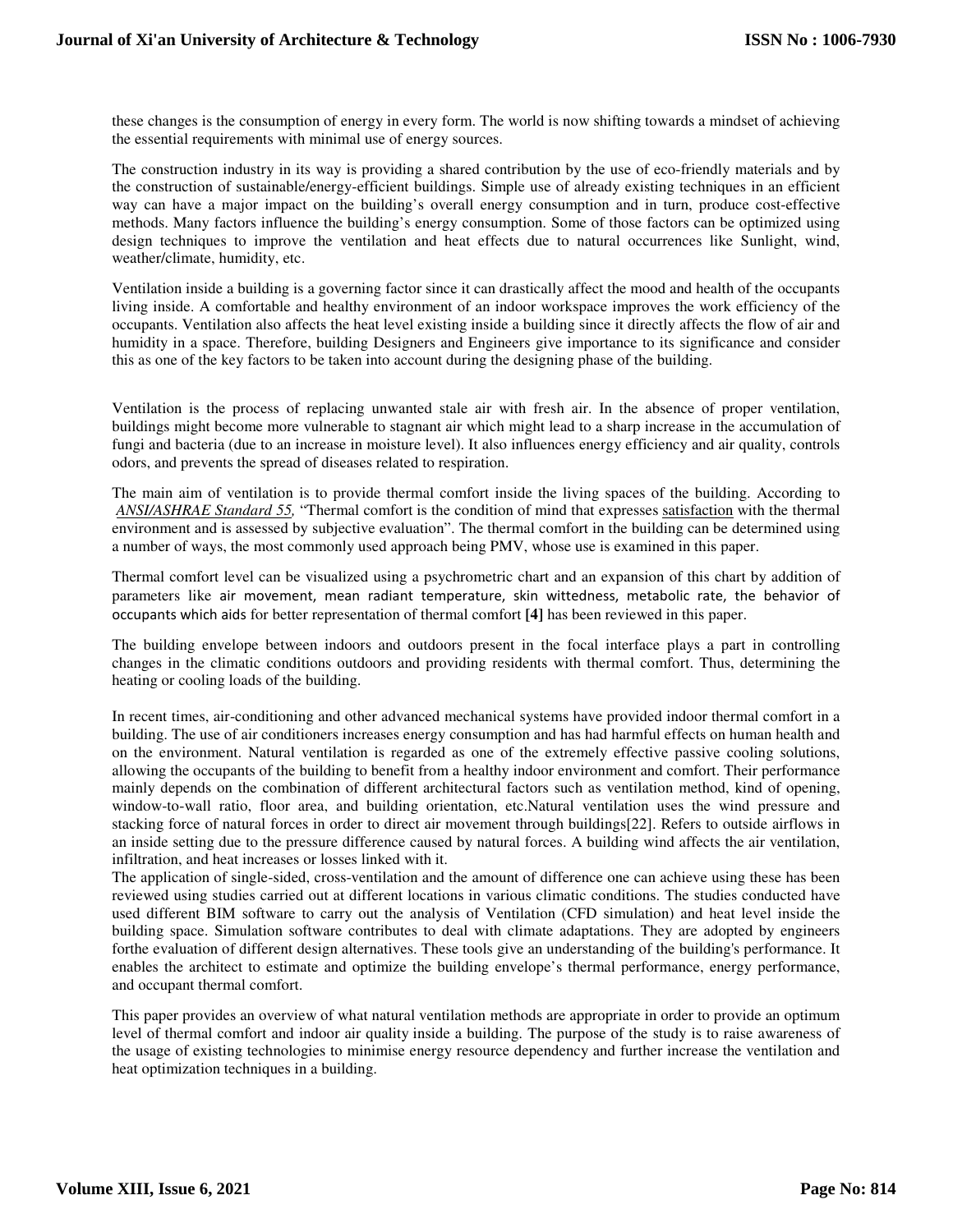### **II. METHODOLOGY**

Literature research was done to determine the significanceand methods of achieving optimum natural ventilation and thermal comfort inside buildings around the world. The approach adopted for the literature review was carried out in four different phases: Identification, Collection, Classification, and Analysis. Identification and listing of Keywords: The study focused on the variables affecting the heat and ventilation as well as the method of analysis. The keywords used were heat, natural ventilation, thermal comfort, airflow, orientation, multi-story building. The Collection of literature was done using SCOPUS or Google Scholar(Scopus indexed). From the collected bibliography, the most relevant articles were filtered and classified into sub-divisions based onair velocity, and temperature, window design, orientation, etc. These papers were then analyzed in detail to identify and define a set of parameters/factors affecting the heat and ventilation of the building and the methods adopted to analyze them.

#### **III. LITERATURE REVIEW**

The literature review is sub-divided into sections of Determination, Optimization techniques,and Modern Techniques. The first section deals with the determination of optimum thermal comfort level using questionnaire surveys and mathematical models including methods used to analyze the ventilation level. The second section deals with the parameters and methods used to attain optimum thermal comfort temperature and minimum ventilation level inside a building. The final section discussesdifferent techniques other than traditional techniques like wind catchers, solar chimneys, etc., and how they can improve ventilation inside a building.

### 3.1 DETERMINATION OF THERMAL COMFORT LEVEL

- This study was conducted by **M.S. KamarulAiniet al.(2019)**. It was done for the Dewan Sultan Ibrahim (DSI), UTHM, Malaysia. Here, heat analysis is carried out to know the thermal sensation of the auditorium. The study is carried out in two ways to find out the thermal comfort status of the auditorium. The Quantitative Measurement was done by 4 in 1 metre kit, while the students were given a questionnaire for subjective measurement. From the questionnaire, it was seen that a comfortable temperature sensation was felt by most (80 percent) of the pupils in the auditorium. 89 percent felt that because of the proper operation of the air conditioning system, DSI was pleasant. The ICOP IAQ 2010 (ACT 514) was used to determine the sampling points. When compared the result at DSI to standard, Temperature 24  $\degree$ C, Relative Humidity 65.17% fall in range while air velocity of fully mechanized ventilation system is taken as 0 m/s which did not fall in the range. PMV of -0.45 means PMV is not achieved while PPD of less than 9% is considered good. Environmental parameters and the seasonal effect could have been carried out in this study.
- This research was done by **Doris HooiChyee Toe (2013)** The study was for residential buildings keeping thermal comfort as a priority. Heat analysis was done by finding the neutral operative temperature for each climate namely, hot-dry, hot-humid, and moderate climates. A comfortable range of temperature changes for the specified climates was detected and analysed in the estimated neutral operating temperature. ASHRAE RP-884 database is used and data from the database were categorized for each of the three climate groups. For data analysis, adaptive equationsof thermal comfort from EN15251 and ASHRAE standards are compared with linear regression lines equations developed for the three climates mentioned. These regression lines differ from the standards in their outdoor temperature ranges and gradients. When compared with the standards the regression lines have a gradient nearly twice as steep. The analysis done was able to help predict the acceptable comfort limits of occupants from the neutral operative temperature. Probit models is used to collect the thermal sensation votes so thatthe temperature range for each climate can be determined, from which the "comfortable" temperature ranges were set. Even at 2 °C below the neutral operating temperature, 86% of the occupants felt comfortable in the hot-humid conditions. 80% of people felt comfortable at 6  $\degree$ C below and 2  $\degree$ C above the neutral operative temperature for hot-dry climates. For a moderate climate, occupants feel comfortable at  $1.5^\circ$  C above and  $2.5^\circ$  C below the predicted neutral temperature. The regression line coefficient of moderate and low airspeeds for the hothumid climate was found to be 0.54 and 0.57 respectively which shows both airspeeds have little impact on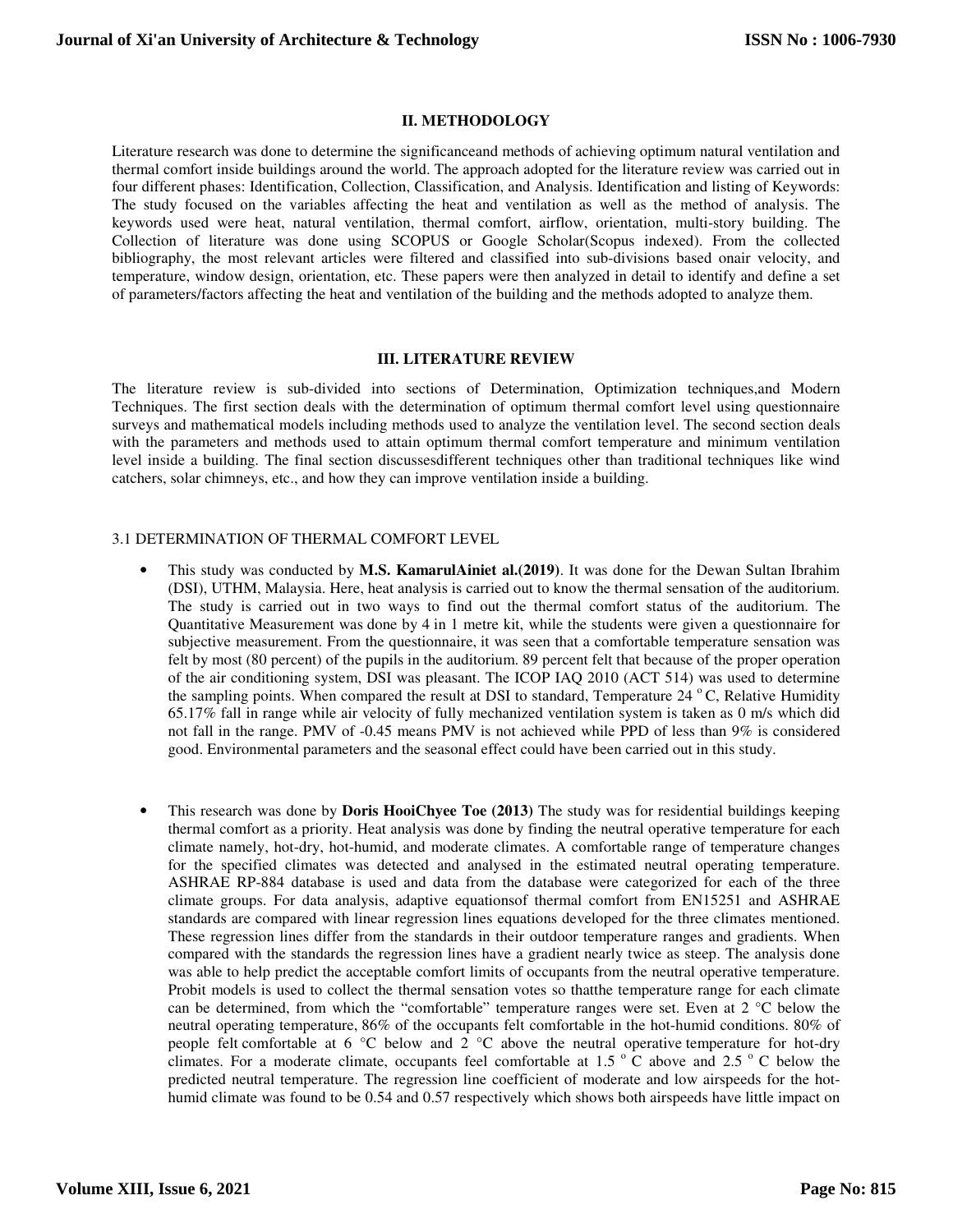thermal comfort. It is seen that higher neutral operative temperatures are suitable for low relative humidity than for high relative humidity for hot-dry climates while such a result is not so clear in hot-humid climates. An increased airspeed allowance could be introduced.

- This research was conducted by **Vincent J.L. Gan et al., (2019)**.This study is done in Hong Kongfor their public housing sector. A BIM model of the flat is designed then to assess the indoor temperature and flow fields CFD simulation is done so that the occupant's thermal comfort could be analyzed for different periods. Airflow rate is also determined via air change per hour (ACH). By calculating heat transmission via natural ventilation and other heat sources, BES predicts the thermal load. April and July seasons are analyzed for heat gain. 12 PM and 7 PM is the time taken to conductCFD simulations. The standard temperature for thermal comfort is set at 21  $\degree$ C -26  $\degree$ C.If we look at the temperature of outdoor air at noon of 23 °C which means that natural ventilation transports cold air into the flat but other sources of heat such as solar radiation and metabolic heat gains, increase the indoor temperature up to 37 °C. At night the temperature of indoor air is in the range of 20  $^{\circ}$ C – 21  $^{\circ}$ C so thermal comfort can be maintained at night. Airflow rate for Natural ventilation is in the range of 0.2 m<sup>3</sup>/s - 0.275 m<sup>3</sup>/s for Inlets and 0.13 m<sup>3</sup>/s – 0.413  $m<sup>3</sup>/s$  while for mechanical ventilation is 0.12  $m<sup>3</sup>/s$ . In July noon the temperature is 2<sup>o</sup>C-4<sup>o</sup>C more than of April noon, so using mechanical ventilation causes hourly energy consumption to be 50% more than that of April. In July, the maximum comfortable temperature reaches 26  $\degree$ C to 27  $\degree$ C at night., and if occupants can accept this thermal comfort energy consumption can be decreased. Other ventilation criteria such as airflow, wind direction can be considered in future studies.
- A psychrometric chart is a visualization tool widely utilized in building system design and operation to understand the properties of air**.** To this chart **Eric, Prageeth, Clayton, Forrest(2019)** introduced a new contour shading method which provides a better representation of different levels of thermal comfort condition based on extra parameters includingair movement, mean radiant temperature, skin wittedness, metabolic rate, the behavior of occupants. The interpretation of this chart is done using color gradient i.e. when the temperature required or airspeed condition exhibited by the color gradient corresponds to the color legend in the system, then energy balance is considered favorable for comfort. A mismatch between the plotted point color and that of the gradient at the location of a given point would represent an uncomfortable scenario.

## 3.2 OPTIMIZATION TECHNIQUES

- **Kechun et. El (2012)** simulated an office building in Chongqing, China it was found that 33% of total hours there, one can experience human comfort temperature (18-26 C) naturally. When the number of ventilation sources was introduced and increased, it was observed that the number of comfort hours of the building also increases. Night ventilation helps in reducing the indoor temperature during the daytime which contributes to energy saving as it reduces air condition turn-on time. It was found that till addition of 4 ventilations/hour at night gives a significant reduction in energy consumption while 5 or more makes very little difference.
- **Zheng Cheng, Lingling Li, William (2016)** carried out a case study for a gymnasium in a university indoor multisport facility located at State College, PA in the northeastern part of the US mainland to access the natural ventilation potential on the thermal comfort and acceptable indoor air quality in a gymnasium. The simulation of this building is done using IES-VE software. Different parametric alternative cases were made by varying factors like equivalent floor ratio, opening distribution, and opening to floor ratio of the standard simulation model. The combination of 80% equivalent floor ratio, 4% opening floor ratio, with added rooftop vent for opening distribution, provides the best thermal comfort and indoor air quality in the building. It was observed that increasing the equivalent floor ratio and opening floor ratio both allow for better ventilation. Enlarging east openings provide better ventilation when compared to the west. The provision of rooftop vents helps with the buoyancy effect thus promoting better air exchange.
- Different ventilation patterns were studied to find which pattern gives the best circulation of air by **TarekMeakhail (2015)** using CFX-Task flow software for the airflow simulations in the Egyptian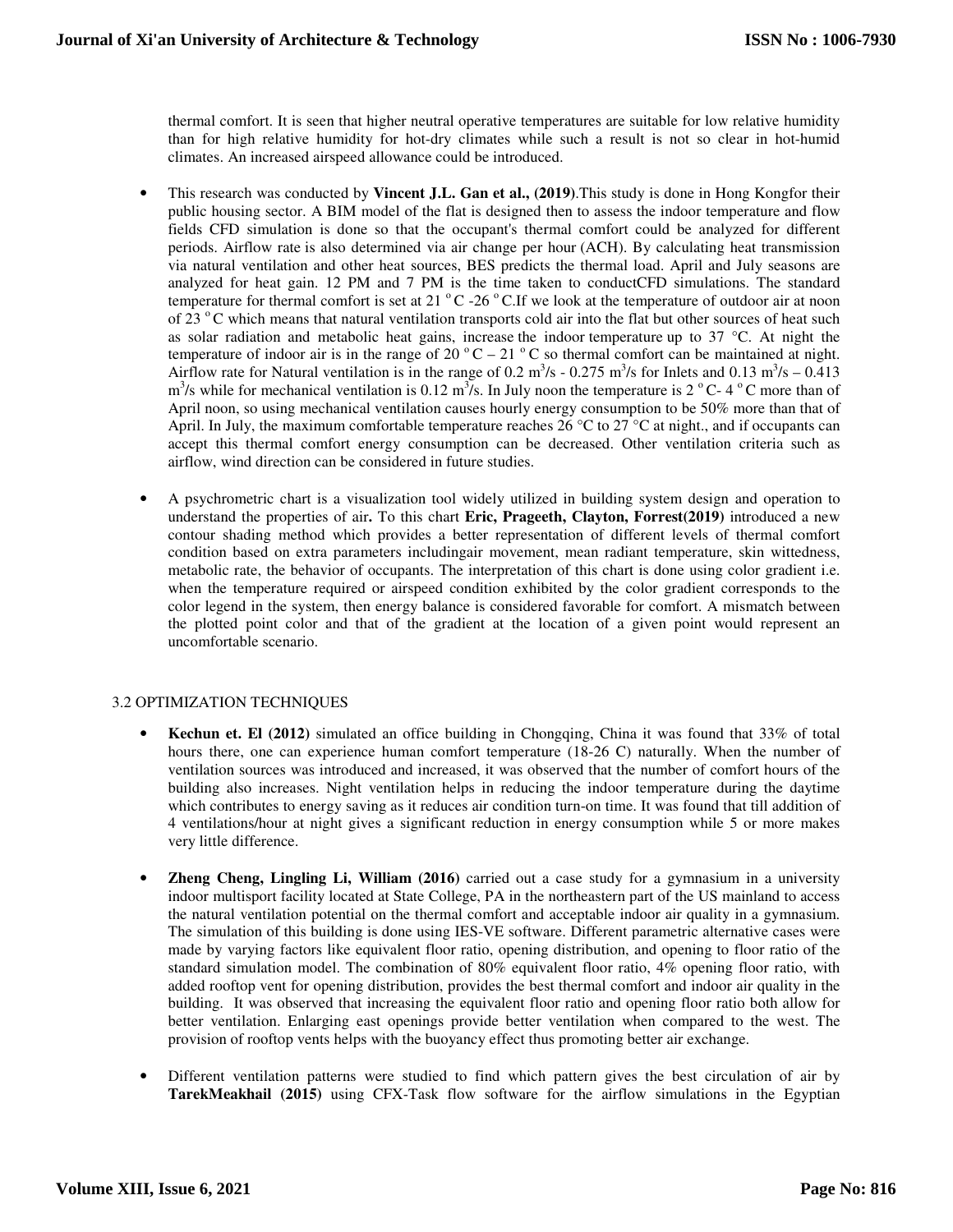Construction industry where they considered a small-scale building model which is roughly one-tenth the scale of a typical full size, after analyzing the simulation results for different ventilation patterns it was concluded that Full-open ventilation gave the best results in terms of air circulation and equal distribution of air in the rooms aiding to better indoor thermal comfort.

• **Iftikhar A. Raja. et al. (2001)** developed a regression model in the European construction industry to find the influence of having access to using different ventilation controls and indoor temperature by doing different surveys on the occupant's behavior which revealed that occupants who had greater access to different controls face a lower level of discomfort than the occupants with comparatively lesser access.

### 3.2.1 INFLUENCE OF WINDOW DESIGN & ORIENTATION

- **Abdelsalam et al. (2017)** explored different window designs by CFD analysis using DesignBuilder software to assess energy and shading performance while determining the natural ventilation in the outdoor environment as well as its effect on the indoor airflow using the weather data of Dubai, UAE; ANSYS-CFX software was used. It was found that the best cross-ventilation performance was observed when the inlet window took up 50% of the wall area and the outlet window 20% of the wall area. It was discovered that the operating temperature was reduced when high-pressured wind openings are larger than lowpressure leeward openings.The larger the open area of inlets, the higher the airflow.Maximum ventilation rates can be achieved when windward, leeward openings are placed in opposite directions of the building with the north having the larger opening and the smaller opening in the south direction. When an external horizontal shading device is introduced to the southern opening an improvement in airflow can be achieved.
- A comparative study by **Fang Ruan and Nianping Li (2016)** on different types of windows i.e., side hung, sliding windows, up-down folio Window, multi sash mid pivoted folio window with vertical deflectors used in a room with a single opening in the Chinese construction industry by conducting an experiment and simulating it using CFD model using FLUENT 6.2 Software. A comparison was made based on wind speed and air mass flow rate at different outdoor velocities. It was found that Up down folio window and Mid-Pivoted multi-sash window resulted in good wind speed and air volume flow rates for different wind directions when compared to the two conventional ones.
- **Wanda, Anik, Luciana (2006)** considered two houses in Penjaringansari, one facing north and the other facing east with the same external. The temperature in both houses is noted down along different seasons at different times of the day in three bedrooms and a living room using a manual thermometer, humidity meter, or digital thermometer. Despite the same external conditions both the houses' indoor temperature showed significant difference hence it was concluded that indoor temperature in the house is highly influenced by building orientation to the sun position. Overall, the north-facing house was cooler when compared to east facing one. The temperature in the middle of the living room, as well as bedrooms in the east-oriented house, had a higher temperature compared to the north-oriented one.
- **Shakila Pathirana1 et al. (2019)**analysed the influence of the orientation, building design, zones, and window to wall ratio in the natural-ventilated houses, on the thermal comfort and lighting energy requirements in a hypothetical tropical humid location in Katuanyake, Sri Lanka. Design Builder simulation software was used to develop 300 distinct models of two-storey buildings with flat roofs to achieve lighting power and adaptive thermal comfort. Three building shapes were selected, i.e. rectangle, square and L-shaped; for 4 windows to the wall ratios and 24 orientations, the orientation of each model was altered. It was accounted that the WWR had the potential to change the thermal comfort by 20–55% whereas the lighting electricity by only 1.5–9.5%. Itwas deducedfrom the analysis that thermal comfort level is a governing factor in deciding the WWR. In this study, Only Flat roof type was considered and the Effect of shading due to neighboring buildings and other external obstruction are not taken into account.In the future, the significance of the zone sizes, building shapes, WWR, and building orientation should be analysed individually and collectively in order to investigate different roof kinds.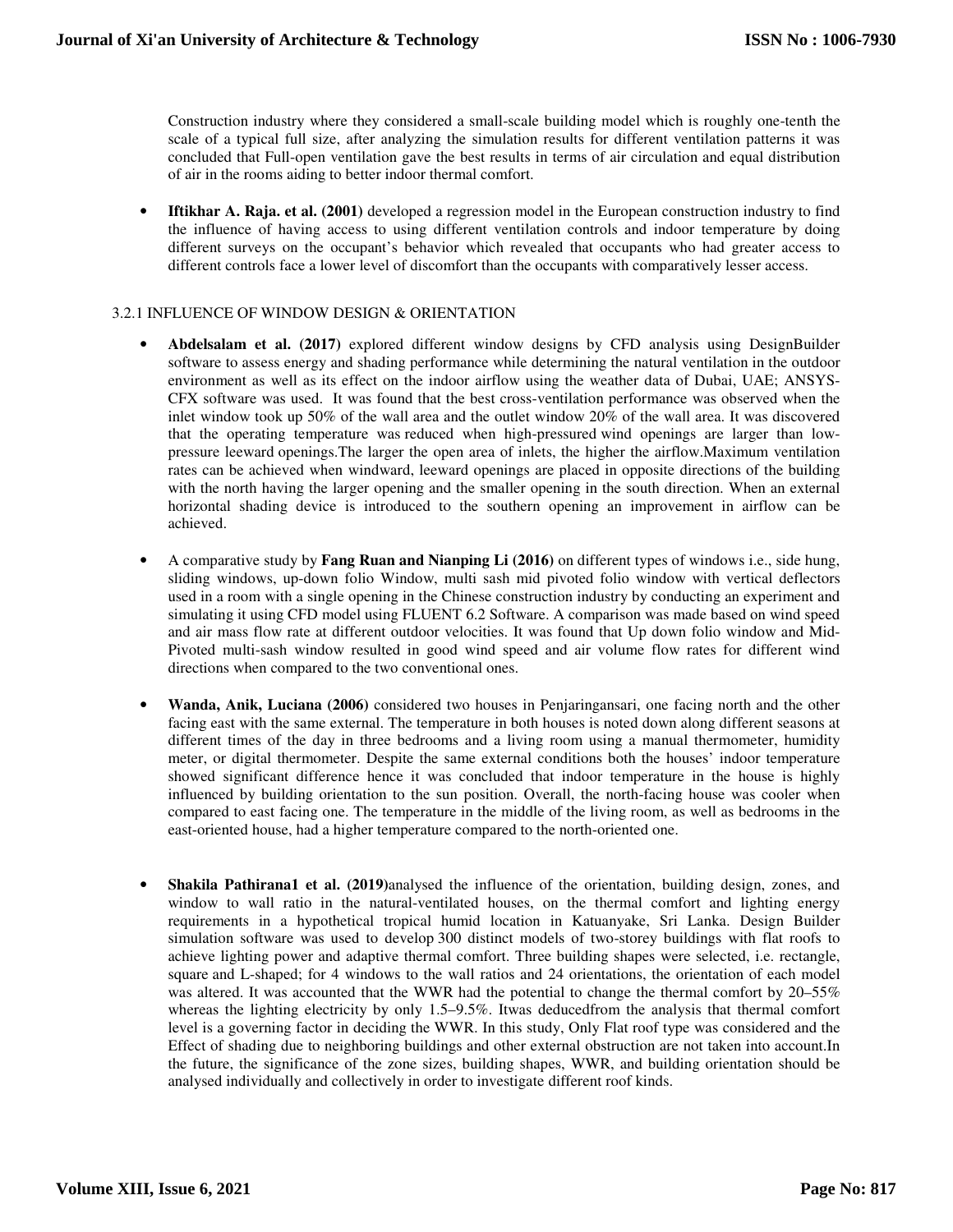- **Aiman Albatayneh1 et al. (2018)** investigated, using DesignBuilder simulation software, the impact of building orientation on a Jordanian building's overall thermal performance. For simulation, a typical residential building that corresponds to 60% of the buildings in Jordan was chosen. Preliminary data were collected using the Jordan building code for obtaining thermal transmittance of the structure (U-values). The simulation was carried out after the gathering and input of preliminary data. A proper orientation has been identified to increase thermal comfort and reduce energy use.When the long axis of the building faced north/south, the optimal orientation allowed for the absorption of the winter solar radiation in the module and prevented the primary wind stream. The larger windows in the northern hemisphere should be in the southern walls to heat the building more. In comparison with the base case building, the building's orientation has the potential to reduce thermal energy by over 35%. Further studies on orientation impacts on the various types of buildings can be carried out.
- This study was done by **AimanAlbatayneh et al. (2018)**. It is done in Australia for the housing sector to check the thermal performance of residential buildings. Four different house modules were prepared; Insulated Brick Veneer (InsBV),Cavity Brick (CB), Insulated Reverse Brick Veneer (InsRBV), and Insulated Cavity Brick (InsCB). To assess the thermal performance, the Insulated Cavity Brick (InsCB) module was used. Data collection was done by installing more than 100 sensors that would record data every 5 minutes of the external weather and the indoor environment using Datataker DT600. Since only the natural energy parameters are considered for this study, theoverall thermal performance was mainly affected by weather conditions. In the winter season, the exterior surface received less incident solar radiation on the western and eastern walls, but due to the low sun altitude in the sky, the incident solar radiation on the Northside increased significantly. Most winds come from the East and West direction and if the wind speed is high then the heat lost/gain has more effect on Eastern and Western walls compared to Northern and Southern walls. The annual energy requirements are found to be least when the building is oriented to the North direction followed by East, West, and then South. Heat losses could be minimized in the winter months by at least three times if the Window orientation is North instead of South. External shading can be considered as a future scope. The result from this module can be compared to the other three modules to assess their performance in each season.
- This research is done by **Miguel Mora-Pérez, Ignacio Guillén Guillamón, et al. (2015).** It is done for an academic building for the construction industry of Spain in Valencia. In this paper, the relation between Environment, location, and their effect on natural ventilation is examined. Analysis of wind speed, its direction, and airflow distribution in and around the building is done. This analysis is done using CFD simulation. A 3D computational model is developed with Star CCM+. In order to calculate turbulent phenomena, the Reynolds-averaged Navier-Stokes equations (or RANS equations) are employed. To represent turbulence k–e model is used. Full-scaled measurement design drawings are used to design the computational geometry. The boundary country is set by a wind tunnel with the east face is simulated as velocity inlet profile and the west face as the pressure outlet condition. The wind enters through the eastern side of the wind tunnel and passes through the westerly face. With the finite volume method (FVM), the 3D mesh is used. To verify the CFD analysis, the findings must be compared with full-scale wind velocity measurements. Since the measurements for indoor air velocity cannot show the accuracy of the CFD model, on-site wind measurement is performed using three "hotwire" air speed transmitters that measure air speed from 0 to 5 m/s with  $\pm 0.03$  m/s precision. The building is located at location 1, in a wind recirculation area that is not suitable for natural ventilation. It is seen that for Location 1, the building receives wind flow from the North openings and the East opening and leaves through the South opening. For Location 2 the South and West opening are the inlet while wind leaves through the North openings. Due to bigger openingson the South and East side for Location 2 compared to one narrow opening on the North Side of Location 1, So Location 2 requires an internal air renovation of 13.1 percent less time. Location 2 also has a better air sweep effect so it has been concluded that this location provides improved building performance from the perspective of natural ventilation.The fluctuation of wind can be taken into account in future studies.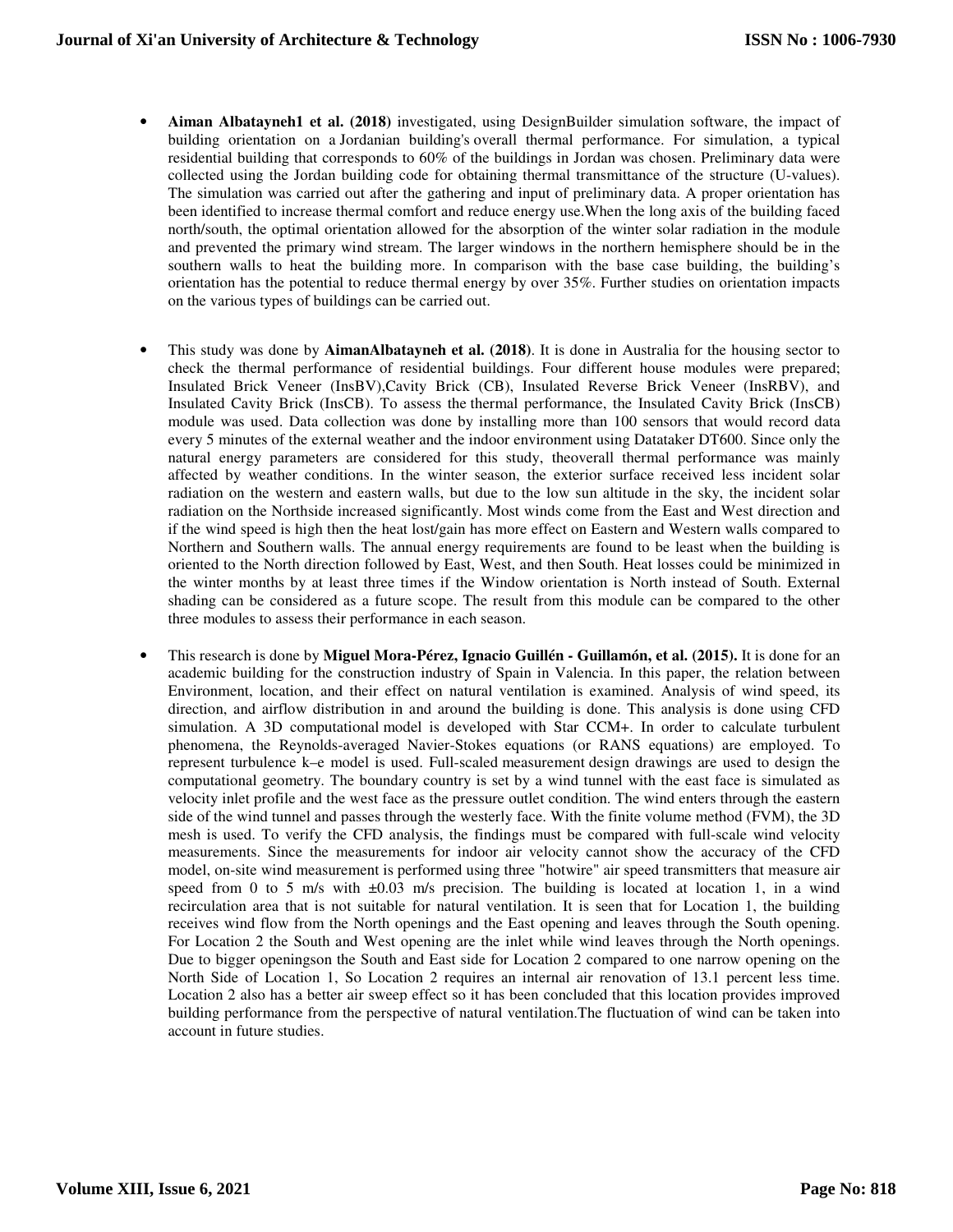### 3.2.2 INFLUENCING AIR VELOCITY & TEMPERATURE

- A parametric window study conducted by **GhadaElshafei et al (2017)**in a residential building of 5 floors using Design builder software in the Egyptian construction industry where they increased the size of the windows in different rooms and additional windows were placed which resulted in the increase of average air velocity by 6 times and decrease in temperature by 1.1 times thus improving the ventilation i\n the rooms and reducing temperature.
- **AugiSekatia et. al. (2020)**compared the thermal comfort in two Dutch Style churches having low ventilation in Hot-humid tropical regions of Indonesia which showed that the church has 40cm height low ventilation has a 4% higher air velocity and a lesser indoor humidity level when compared with the church having 70cm height low ventilation.
- **Durva Gupta, VaibhavRaiKhare (2021)** evaluated, using the Cradle scSTREAM (CFD) simulation software, the thermal comfort of a naturally ventilated hostel building in a hot-humid environment in Jaipur, India. The thermal comfort of various natural ventilation strategies was assessed and the data collected and the model used to measure the thermal comfort range in accordance with the ASHRAE-55 standard were verified by means of a 3-D building model. Cross ventilation increased air velocity by 0.5 m/s, whereas night ventilation reduced air temperature by  $2.0-2.5$  °C. Cross ventilation improved airflow throughout the building with efficiency.By using various natural ventilation strategies, thermal comfort can be regulated simultaneously. Various ventilation solutions including the modelling of solar chimneys, wind catcher designs, and the impact on future climate scenarios can be further studied.
- This case study is done by**CharlesBerville,GeorgeChitaru, et al.(2018)**from UTCB Faculty of Building Services. This is done for a self-service restaurant in Romania. This study compares a mixed flow ventilation system with a displacement ventilation system using the computational fluid dynamic analysis (CFD) by analyzing parameters such as air temperature and velocity distribution in occupied spaces, draft effect. Based on the result of the simulation, the best ventilation system suitable for the restaurant is recommended. Heating, cooling, and humidity loads are taken using Romanian Standards.Air parameters like the required fresh air flow rate and different types of heat gains are taken from Romanian Standards.The Space Claim's ANSYS AIM module was used to develop the virtual model, which analyses just one quarter of the open restaurant area. A mathematical solver configuration and corresponding boundary values are entered to get the results of the parameters. Results suggest that mixing ventilation gives more draft sensation than displacement ventilation. This is the case because of the combination of high inlet velocity and high turbulence of flow. Air velocity is between 0.2 m/s and 0.25 m/s in a displacement ventilation situation, whilst the average temperature is between 22 °C. The average velocity is about 0.3 m/s to 0.35 m/s for mixing ventilation, while the average temperature is about 25 °C. If we look at the mixing ventilation system, the temperature variation is uniform on the height of the room, and combined with low inlet velocity draft sensation is significantly less. For displacement ventilation case, the temperature distribution is almost uniform across the room while it increases slowly with height with almost 30 °C near the ceiling. A study on different positions of inlets and their angle of introduction can be done.
- **Md. SarwarJahanTalukdar et al., (2020)** conducted an adaptive thermal comfort study in Mymensingh university classroomslocated in Bangladesh's hot and humid Climate. The study began with the determination of different climatic parameters, such as outdoor and indoor temperature, air velocity,and relative humidity using instruments Presto Hygro-Thermometer for air temperature and relative humidity, the Hold peak HP-866B for air velocity, and then conducting various surveys on the occupant's behavior based on their votes on thermal perception, preferences, and thermal sensation. It was discovered that higher air velocity decreased the discomfort caused by humidity, and students prefer a drier environment.This study is very limited for the occupant's thermal comforts only and since the results are for only one season an adaptive comfort model cannot be developed which would need data for all seasons.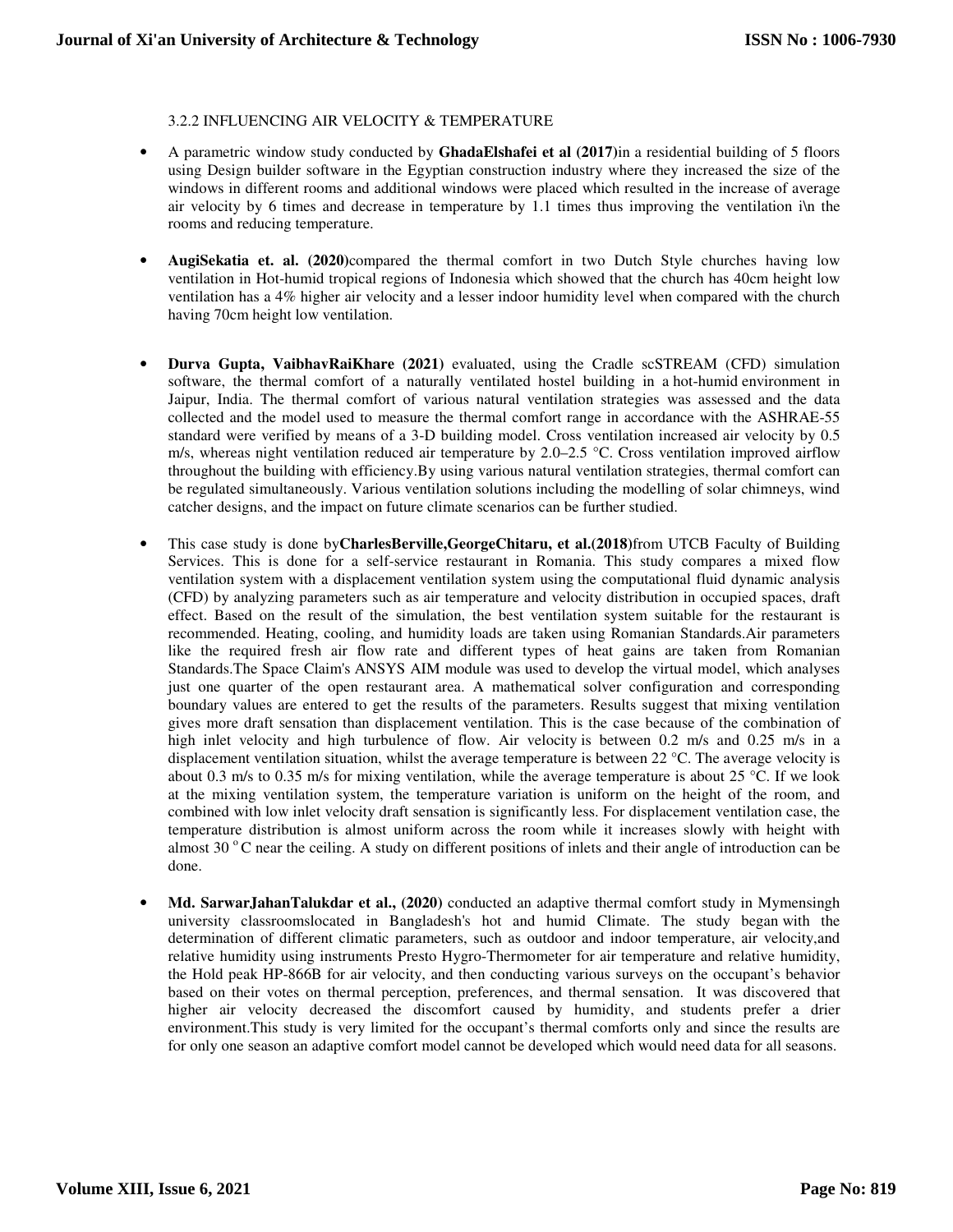**Sara Omrani et al. (2017),** using full in-situ assessment of single sided and cross ventilation types, investigated the thermal comfort impact of a high-rise case study unit. For this study, a 36-storey residential structure in Brisbane, Australia was used which can operate in both cross-ventilation and single-sided modes. Different equipment including a 2D ultrasonic wind sensor, a 3D anemometer, air transducers, thermometers and hygrometers were used in the summer for measuring temperature, relative humidity, and air velocity on two consecutive days. At 1.2m above ground level, all equipment was mounted.Comfort models for interior thermal conditions have been assessed using Standard Effective Temperature (SET\*) and extended Predicted Mean Vote (PMV) models. The direction of the wind had little influence on the air direction and was predominantly controlled by ventilation type. Indoor heat levels were reported to be in the comfort zone over 70% of the time during the cross-ventilation process whereas single-sided ventilation was observed for just 1% of the time. The SET analysis demonstrated that single sided ventilation was on average 3°C hotter than cross ventilation. Because all measures were taken at 1.2 m from the floor in this investigation, measurements at various heights can thus be beneficial to detect thermal conditions for sleeping and standing residents in future research. A detailed study may be carried out on different levels at different places.

### 3.3 MODERN TECHNIQUES FOR IMPROVED NATURAL VENTILATION

- A review is writtenby **Naghman, Yuehong, Saffa (2008)** on the various wind-driven ventilation techniques based on research and study on existing knowledge. Their workings, advantages, disadvantages, and other important properties have been discussed. This consists of both traditional techniques like window openings, atria and courtyards, wing walls, chimney cowls, and modern techniques such as wind catchers, wing jetter systems, turbine ventilators, etc. A classification has been made based on operation and wind interaction of different techniques namely passive, direct passive, or active techniques. A systematic comparison is made among all the techniques based on their features, flow rates, and applications for easier understanding. A future study can be done to see the economically beneficial technique by doing a costbased comparison.
- **Tariq Ahmed et al. (2021)** examined the ability of natural ventilation for appropriate heat-wave resistance, optimal thermal comfort, and good indoor air quality. The data examined have been covered throughout the previous 20 years, i.e. from 2000 to 2020 using Google Scholar search engine. A review of the literature in this research showed that single-sided ventilation offers the least thermal comfort whereas cross ventilation has demonstrated higher efficiency in reducing indoor temperature.In comparison to cross-ventilation and single-sided, wind catchers and solar chimneys nonetheless provided significantly greater airflow. It was shown that cross-ventilation during heatwaves and future climatic conditions could not satisfy interior thermal comfort criteria. Finally, in warmer weather, the system can produce high ventilation rates and maintain indoor temperatures around 8oC below outdoor temperatures (>35oC). Further study of these systems in the light of the expanding air pollution and warmer environment is urgently required, against future climate scenarios and the use of filters controlled natural ventilation, particularly with solar chimneys/wind catchers must also be done.
- **Yuguo Li & Per Heiselberg (2003)** examined recent developments on methods of analysis for natural and hybrid ventilation in buildings. In order to design and evaluate natural and hybrid ventilation, a wide range of analytical methods have been initiated. CFD was found appropriate in every area of the building or some part of the complex structure to predict detailed flows. Multi-zone methods also offered opportunities for full-building performance modelling. More progress on multi-zone methods is needed, which includes the formation, multiplicity of solutions, and improved mathematical methods for managing equations for multizone methods.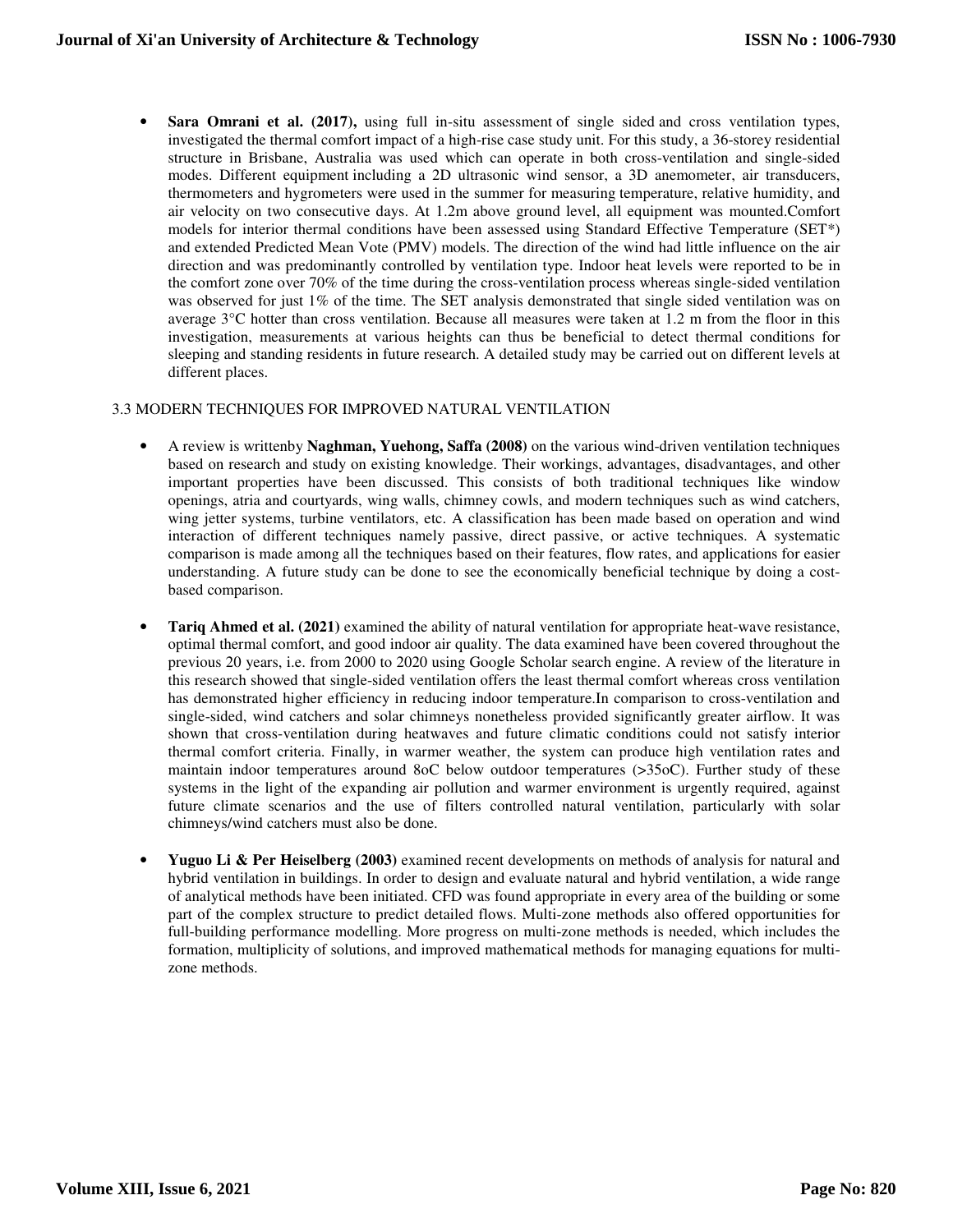**Reference**

| $\#$  |                                                                                                                                                                                                                                                                  |                                                                                                                                                                                                                                           |                                                                                                                                                                                                                                                                                                                                                                                                                                                                                                                                                                                                                                                                                                                                                                                    | <b>FUTURE SCOPE</b>                                                                                            |
|-------|------------------------------------------------------------------------------------------------------------------------------------------------------------------------------------------------------------------------------------------------------------------|-------------------------------------------------------------------------------------------------------------------------------------------------------------------------------------------------------------------------------------------|------------------------------------------------------------------------------------------------------------------------------------------------------------------------------------------------------------------------------------------------------------------------------------------------------------------------------------------------------------------------------------------------------------------------------------------------------------------------------------------------------------------------------------------------------------------------------------------------------------------------------------------------------------------------------------------------------------------------------------------------------------------------------------|----------------------------------------------------------------------------------------------------------------|
| $[1]$ | Thermal comfort study<br>to evaluate the sensation<br>of thermal comfort level<br>inside an auditorium.<br>(KamarulAini, M.<br>S.,<br>Wan Noor Hanani, W.<br>Z., MohdArif, R., Nor<br>Haslina, H., NurAini, M.<br>A., and HarisFadzillah,<br>$H.$ , 2019)        | The<br>quantitative<br>measurement<br>was<br>performed using 4 in a<br>1-meter<br>kit<br>anddistribution<br>of<br><sub>a</sub><br>questionnaire to<br>the<br>students<br>for<br>the<br>subjective<br>measurement.                         | PMV of -0.45 means PMV<br>is not achieved while PPD<br>of<br>$9\%$<br>less<br>than<br>is<br>considered good                                                                                                                                                                                                                                                                                                                                                                                                                                                                                                                                                                                                                                                                        | Environmental parameters<br>and the effect of different<br>seasons can be carried out<br>in this study         |
| $[2]$ | Heat analysis for each<br>namely,<br>climate<br>hot-<br>humid,<br>hot-dry,<br>and<br>moderate climates<br>(Toe, D. H. C., and<br>Kubota, T., 2013)                                                                                                               | Adaptive<br>thermal<br>comfort equations from<br>EN15251<br>and<br><b>ASHRAE</b><br>standards<br>results are<br>compared<br>with linear regression<br>equations<br>lines<br>developed<br>for three<br>different<br>climates<br>mentioned. | The<br>regression<br>line<br>coefficient of moderate and<br>low airspeeds for hot-humid<br>climate shows was found to<br>0.54<br>be<br>and<br>0.57<br>respectively                                                                                                                                                                                                                                                                                                                                                                                                                                                                                                                                                                                                                 | increased<br>An<br>airspeed<br>allowance<br>could<br>be<br>introduced.                                         |
| $[3]$ | Simulation<br><b>CFD</b><br>to<br>the<br>indoor<br>assess<br>and flow<br>temperature<br>fields to evaluate the<br>occupants'<br>thermal<br>comfort for<br>different<br>periods.<br>(Gan, V. J. L., Deng, M.,<br>Tan, Y., Chen, W., and<br>Cheng, J. C. P., 2019) | CFD simulation<br>was<br>conducted at 12 PM<br>and 7 PM.                                                                                                                                                                                  | night<br>the<br>indoor<br>At<br>temperature is in the range<br>of 20 $\mathrm{^{\circ}C}$ – 21 $\mathrm{^{\circ}C}$ so thermal<br>comfort was maintained at<br>night. Airflow rate<br>for<br>Natural ventilation was in<br>the range of 0.2 $m^3/s$ - 0.275<br>$\text{m}^3\text{/s}$ for Inlets and 0.13 m <sup>3</sup> /s<br>$-$ 0.413 m <sup>3</sup> /s while for<br>mechanical ventilation is<br>$0.12 \text{ m}^3\text{/s}$ . In July noon the<br>temperature is $2^{\circ}$ C-4 $^{\circ}$ C<br>more than of April noon, so<br>using mechanical ventilation<br>causes<br>hourly<br>energy<br>consumption to be 50%<br>more than that of April. In<br>July,<br>night temperature<br>reaches 26 $\degree$ C – 27 $\degree$ C<br>which is the maximum<br>comfortable temperature | Other ventilation criteria<br>airflow,<br>such as<br>wind<br>direction can be considered<br>in future studies. |
| $[4]$ | Introduced an expansion<br>psychrometric<br>the<br>in<br>chart to further its scope                                                                                                                                                                              | A new contour shading<br>method is introduced<br>which provides a better                                                                                                                                                                  | Allows for manipulation of<br>MRT and airspeed while<br>checking heat balance or                                                                                                                                                                                                                                                                                                                                                                                                                                                                                                                                                                                                                                                                                                   | Relies on abstract MRT<br>values.<br>Skin<br>temperature<br><i>is</i>                                          |
|       | thermal<br>comfort<br>in<br>analysis<br>(Eric<br>Teitelbauma,                                                                                                                                                                                                    | representation<br>of<br>different<br>levels<br>of<br>comfort condition based<br>on parameters of air                                                                                                                                      | thermal<br>comfort,<br>interpretation of this chart to<br>be done using a color<br>gradient                                                                                                                                                                                                                                                                                                                                                                                                                                                                                                                                                                                                                                                                                        | assumed<br>and<br>lacks<br>accuracy.                                                                           |
|       |                                                                                                                                                                                                                                                                  |                                                                                                                                                                                                                                           |                                                                                                                                                                                                                                                                                                                                                                                                                                                                                                                                                                                                                                                                                                                                                                                    |                                                                                                                |

## **IV. TABLE SUMMARY**

**DESCRIPTION METHODOLOGY RESULT RESEARCH GAP/**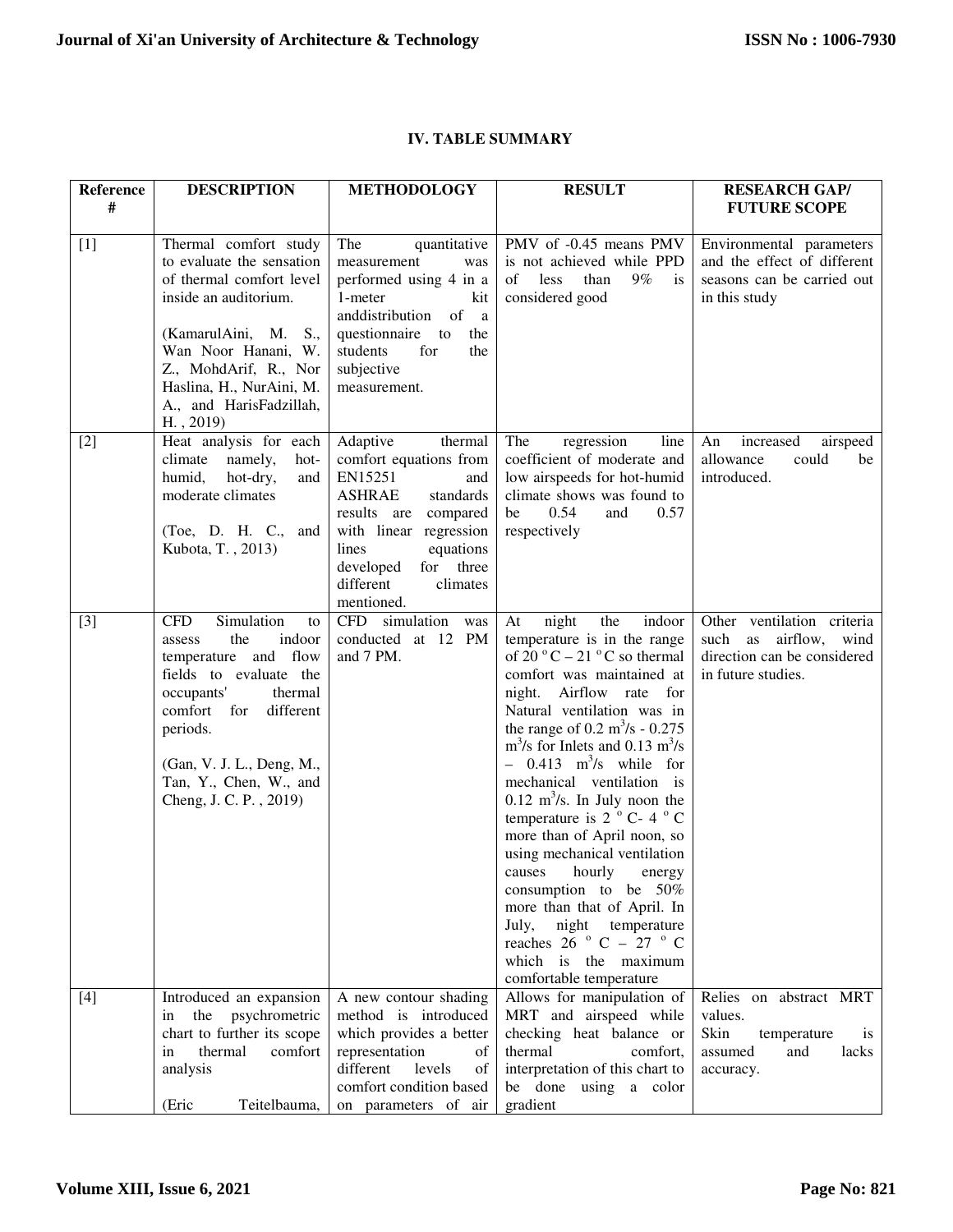|        | PrageethJayathissa,<br>Clayton Miller, Forrest      | movement,<br>mean<br>radiant<br>temperature,       |                                                                 |                                                                  |
|--------|-----------------------------------------------------|----------------------------------------------------|-----------------------------------------------------------------|------------------------------------------------------------------|
|        | Meggers, 2019)                                      | skin<br>wittedness,                                |                                                                 |                                                                  |
|        |                                                     | metabolic<br>the<br>rate,                          |                                                                 |                                                                  |
| $[5]$  | Discussed the property                              | behavior of occupants<br>Simulation<br>using       | In Chonqing it was found                                        | The impact of orientation                                        |
|        | of natural ventilation and                          | software DesT-c to find                            | that 33% of total hours falls                                   | and external observation                                         |
|        | their impact on energy                              | change<br>the<br>in                                | comfort<br>under<br>human                                       | was not considered.                                              |
|        | savings on the office                               | ventilation rate with                              | temperature $(18-26)$ with                                      | Source of ventilation not                                        |
|        | building in Chongqing,<br>China                     | increasing<br>natural                              | an increase in the number of                                    | specified.                                                       |
|        |                                                     | ventilation source                                 | ventilations<br>there is<br>an<br>increase in the number of     |                                                                  |
|        | (Kechun Sun Weijun                                  |                                                    | comfort hours notably up to                                     |                                                                  |
|        | Zhang, 2012)                                        |                                                    | 4ventilation/hour                                               |                                                                  |
| [6]    | Determined the natural                              | The simulation is done                             | The combination of 80%                                          | Natural ventilation's impact                                     |
|        | ventilation potential on                            | using IES-VE software                              | equivalent floor ratio, 4%                                      | on energy saving potential                                       |
|        | the thermal comfort and<br>acceptable indoor<br>air | by varying factors of<br>equivalent floor ratio,   | opening floor ratio, with<br>added rooftop vent for             | is not studied.<br>Air velocity and humidity                     |
|        | quality in a gymnasium                              | opening to floor ratio,                            | opening<br>distribution                                         | not considered                                                   |
|        |                                                     | and<br>opening                                     | provides the best thermal                                       |                                                                  |
|        | Cheng<br>(Zheng<br>a,                               | distribution<br>the<br>to                          | comfort and IAQ in the                                          |                                                                  |
|        | Lingling Li a, William<br>P. Bahnfleth b, 2016)     | standard<br>simulation<br>model                    | gymnasium                                                       |                                                                  |
| $[7]$  | Different<br>ventilation                            | Used CFX-Task flow                                 | Full-open ventilation gave                                      | The observation was done                                         |
|        | patterns are observed to                            | software for the airflow                           | the best results in terms of                                    | with a small-scale model                                         |
|        | determine<br>one<br>that                            | simulations considering                            | air circulation and equal                                       | hence results might be                                           |
|        | allows the highest air<br>circulation               | a small-scale building<br>model                    | distribution of air in the<br>rooms                             | inaccurate                                                       |
|        |                                                     |                                                    |                                                                 |                                                                  |
|        | (TarekMeakhail, 2015)                               |                                                    |                                                                 |                                                                  |
| [8]    | A regression model was                              | Conducted surveys on                               | It was found occupants who                                      | Limited<br>occupant's<br>to                                      |
|        | developed to determine<br>the relationship between  | the occupant's behavior                            | had<br>greater<br>access<br>to<br>different<br>controls<br>have | behavior<br>only<br>analysis<br>cannot be applied on a           |
|        | different<br>using                                  |                                                    | lesser discomfort than the                                      | larger scale                                                     |
|        | ventilation controls and                            |                                                    | occupants<br>having<br>lesser                                   |                                                                  |
|        | temperature.                                        |                                                    | access                                                          |                                                                  |
|        | (Iftikhar A. Raja. et al,                           |                                                    |                                                                 |                                                                  |
|        | 2001)                                               |                                                    |                                                                 |                                                                  |
| [9]    | different<br>Explored                               | A CFD analysis with                                | The best cross ventilation                                      | The simulation was done                                          |
|        | window<br>designs<br>to                             | DesignBuilder software                             | was observed when the inlet                                     | only for the hot humid                                           |
|        | determine the window<br>design in terms<br>of       | is conducted to evaluate<br>energy<br>and<br>shade | window was 50% and outlet<br>window being 20% of wall           | climate<br>${\bf SO}$<br>the results<br>be<br>cannot<br>accepted |
|        | orientation, window to                              | efficiency<br>while                                | with<br>the<br>largest<br>area                                  | universally.                                                     |
|        | wall ratio, and shading                             | ANSYS-CFX software                                 | opening facing the north                                        |                                                                  |
|        | that facilitates maximum                            | is used to measure                                 | direction<br>and<br>external                                    |                                                                  |
|        | cross ventilation                                   | natural ventilation and                            | horizontal shading device is                                    |                                                                  |
|        | (AbdelsalamAldawoud,                                | effects of the indoor air<br>flow in the external  | introduced to the southern<br>opening                           |                                                                  |
|        | 2017)                                               | environment.                                       |                                                                 |                                                                  |
| $[10]$ | A comparative study was                             | Simulation using CFD                               | Up down folio window and                                        | Did not discuss industrial                                       |
|        | conducted on different                              | model using FLUENT                                 | Mid-Pivoted<br>multi<br>sash                                    | implementation of these                                          |
|        | window types of Side                                | 6.2 Software                                       | window allows for better<br>wind speed and air volume           | type of windows                                                  |
|        | hung, Sliding, Up-down<br>folio, multi sash mid     |                                                    | flow rates for different wind                                   |                                                                  |
|        | pivoted folio window                                |                                                    | direction when compared to                                      |                                                                  |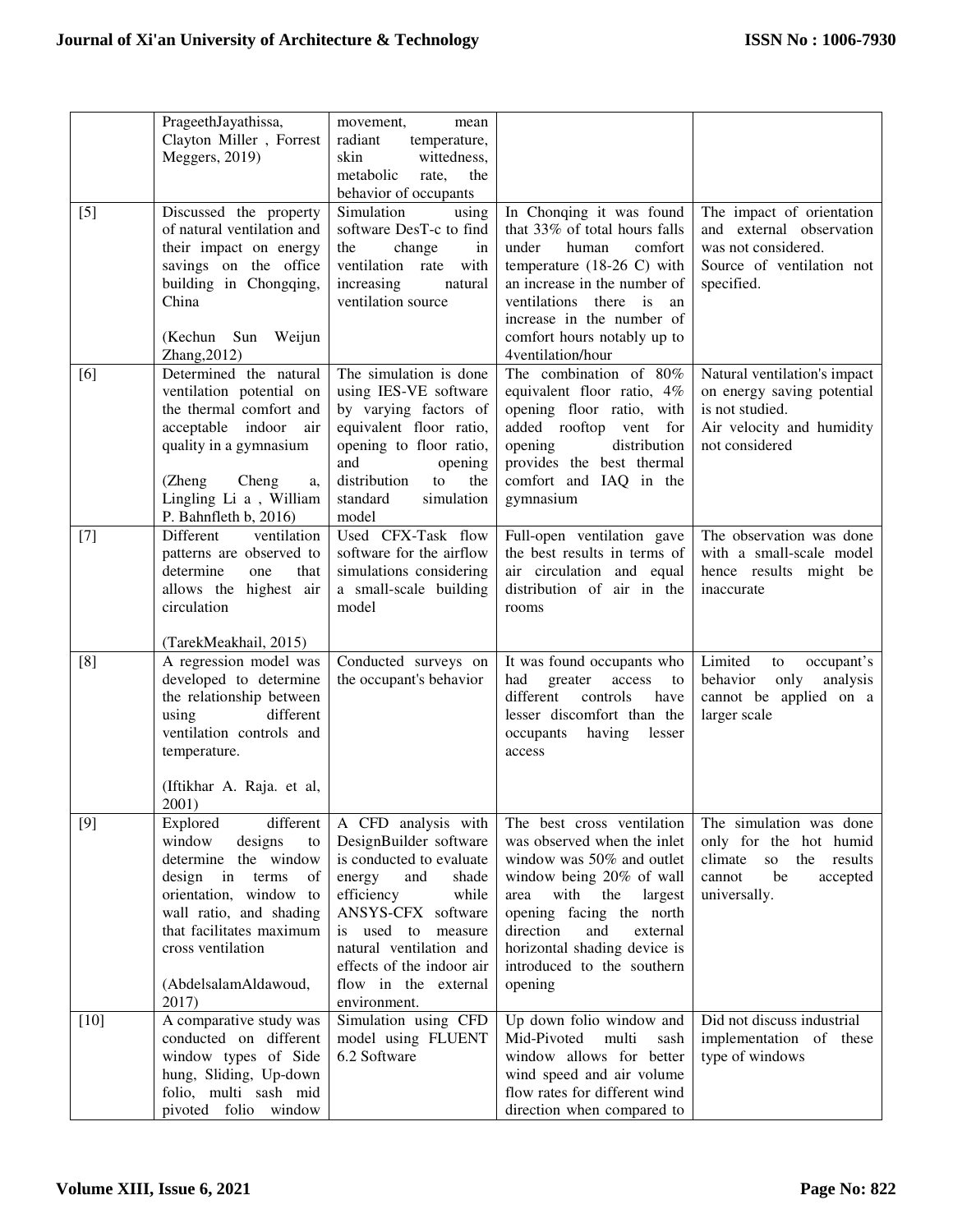|        | based on wind speed and                             |                                                     | the two conventional ones                                                       |                                                     |
|--------|-----------------------------------------------------|-----------------------------------------------------|---------------------------------------------------------------------------------|-----------------------------------------------------|
|        | air mass flow rate.                                 |                                                     |                                                                                 |                                                     |
|        |                                                     |                                                     |                                                                                 |                                                     |
|        | (Fang<br>Ruan<br>and<br>Nianping Li 2016)           |                                                     |                                                                                 |                                                     |
| $[11]$ | Determined the relation                             | The temperature in two                              | the<br>houses'<br>As<br>indoor                                                  | The traditional method was                          |
|        | between the direction of                            | houses with different                               | temperature<br>measured                                                         | adopted so<br>chances of                            |
|        | solar radiation and the<br>orientation check<br>the | orientation<br>with<br>the<br>same<br>external      | showed<br>significant<br>$\rm{a}$<br>difference it was concluded                | human<br>or<br>instrumental<br>error occurrence.    |
|        | alternative<br>for<br>best                          | conditions are noted                                | that indoor temperature in                                                      |                                                     |
|        | thermal comfort of the                              | down along different                                | the house is influenced by                                                      |                                                     |
|        | house                                               | seasons<br>different<br>at                          | building orientation to sun                                                     |                                                     |
|        |                                                     | times of the day by a<br>manual<br>thermometer,     | position. The north-oriented                                                    |                                                     |
|        | (Wanda W. Canadarma,<br>AnikJuniwati, Luciana       | humidity<br>meter,<br><b>or</b>                     | house was cooler compared<br>to the east-oriented.                              |                                                     |
|        | Kristanto, 2006)                                    | digital thermometer                                 |                                                                                 |                                                     |
| $[12]$ | Study on the impact                                 | The<br>models<br>were                               | The<br>shaped<br>square                                                         | A detailed<br>analysis is                           |
|        | ofthe window to wall<br>ratio (WWR), building       | developed for<br>three<br>building shapes<br>and    | residences with the centered<br>staircases had the maximum                      | necessary<br>to<br>assess<br>individually<br>and    |
|        | shape,<br>zones<br>and,                             | each<br>model's                                     | electricity lighting energy,                                                    | collectively the importance                         |
|        | orientation, on the thermal                         | orientation<br>was                                  | while the L-shaped had the                                                      | of the building shape, zone                         |
|        | comfort in the naturally<br>ventilated house.       | simulated and analyzed<br>24<br>for<br>orientations | least. The WWR was said to<br>be able to modify thermal                         | size & location, the WWR,<br>and<br>the<br>building |
|        |                                                     | using Design Builder                                | comfort<br>by<br>$20 - 55\%$                                                    | orientation.                                        |
|        | (Pathirana, S., Rodrigo,                            | software.                                           | while lighting electricity by                                                   |                                                     |
|        | A., and Halwatura, R.,                              |                                                     | just 1.5–9.5%.                                                                  |                                                     |
| $[13]$ | 2019)<br>Effect of the building                     | Simulation<br>using                                 | In the Northern hemisphere,                                                     | building<br>Other                                   |
|        | orientation on the overall                          | Design builder software                             | the long axis should face the                                                   | layouts/shapes<br>were not                          |
|        | thermal performance in                              |                                                     | north/south                                                                     | considered.                                         |
|        | Jordan.                                             |                                                     | and the larger windows                                                          |                                                     |
|        | (Albatayneh,<br>A.,                                 |                                                     | should be located in the<br>southern walls for best                             |                                                     |
|        | Mohaidat, S., Alkhazali,                            |                                                     | orientation.                                                                    |                                                     |
|        | A., Dalalah, Z., and                                |                                                     |                                                                                 |                                                     |
|        | Bdour, M., 2018)                                    | Data collection                                     |                                                                                 |                                                     |
| $[14]$ | Study on the thermal<br>of<br>performance           | was<br>done by installing more                      | For high<br>wind<br>speeds<br>coming from East and West,                        | External shading can be<br>considered as a future   |
|        | residential buildings.                              |                                                     | than $100$ sensors that the heat lost/gain has more scope. The result from this |                                                     |
|        |                                                     | recorded data every 5                               | effect on Eastern<br>and                                                        | module can be compared to                           |
|        | (Albatayneh,<br>A.,<br>Alterman, D., Page, A.,      | minutes of the external                             | Western walls compared to<br>Northern                                           | the other three modules to                          |
|        | Moghtaderi, B., 2018)                               | weather and the indoor<br>environment<br>using      | and<br>Southern<br>walls. The annual energy                                     | assess their performance in<br>each season.         |
|        |                                                     | Datataker DT600.                                    | requirements are found to be                                                    |                                                     |
|        |                                                     |                                                     | least when the building is                                                      |                                                     |
|        |                                                     |                                                     | oriented<br>to<br>the North                                                     |                                                     |
|        |                                                     |                                                     | direction followed by East,<br>West, and then South.                            |                                                     |
|        |                                                     |                                                     | Heat<br>losses<br>could<br>be                                                   |                                                     |
|        |                                                     |                                                     | minimized in the winter                                                         |                                                     |
|        |                                                     |                                                     | months by at least three<br>times if Window orientation                         |                                                     |
|        |                                                     |                                                     | is North instead of South                                                       |                                                     |
| $[15]$ | Analysis of wind speed,                             | Star<br>Using<br>$CCM+$ ,                           | A region of space located                                                       | The fluctuation of wind                             |
|        | its direction, and airflow                          | <b>CFD</b><br>simulation<br>was                     | with bigger openings will                                                       | can be taken into account                           |
|        | distribution<br>and<br>their                        | done<br>The<br>and                                  | provide a better air sweep                                                      | in future studies.                                  |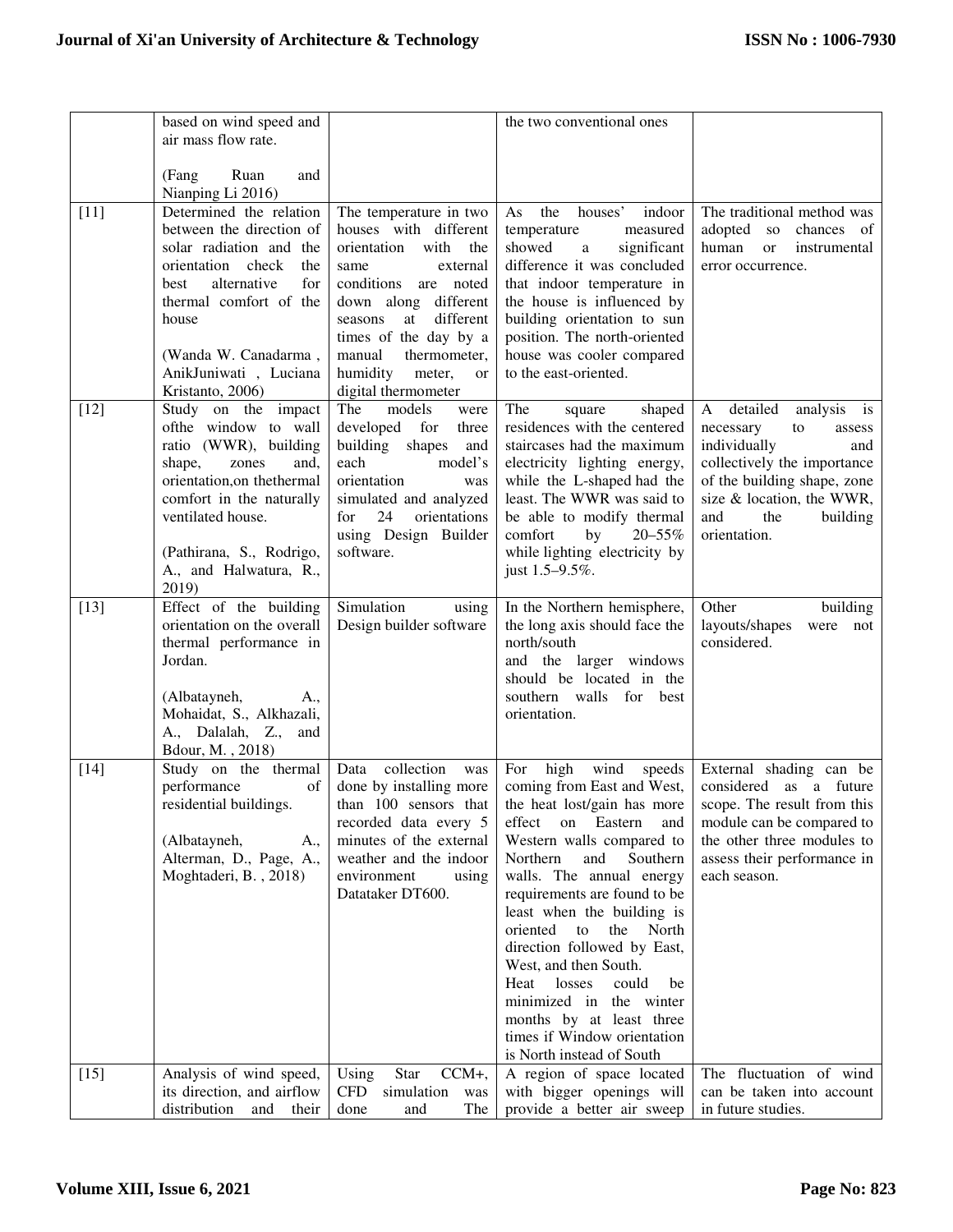|        | effect<br>natural<br>on<br>ventilation in and around<br>the academic building of<br>Spain in Valencia is<br>examined.<br>(Mora-Pérez,<br>M.,<br>Guillén-Guillamón,<br>I.,                                                                                                    | Reynolds-averaged<br>Navier-Stokes<br>equations (or RANS<br>equations) was used to<br>compute the turbulent<br>phenomena<br>and<br>to<br>represent turbulence k-<br>e model.                                                                                                                                                     | effect and can reduce air<br>renovation time by 13.1%<br>Lesser is the air renovation<br>time better is the ventilation.                                                                                                                                                                                                           |                                                                                                                                                                                                       |
|--------|------------------------------------------------------------------------------------------------------------------------------------------------------------------------------------------------------------------------------------------------------------------------------|----------------------------------------------------------------------------------------------------------------------------------------------------------------------------------------------------------------------------------------------------------------------------------------------------------------------------------|------------------------------------------------------------------------------------------------------------------------------------------------------------------------------------------------------------------------------------------------------------------------------------------------------------------------------------|-------------------------------------------------------------------------------------------------------------------------------------------------------------------------------------------------------|
|        | and López-Jiménez, P.<br>$A.$ , 2015)                                                                                                                                                                                                                                        |                                                                                                                                                                                                                                                                                                                                  |                                                                                                                                                                                                                                                                                                                                    |                                                                                                                                                                                                       |
| $[16]$ | A parametric window<br>study was conductedin a<br>Residential building<br>(GhadaElshafei,<br>alazimNegmb,                                                                                                                                                                    | Simulated using Design<br>builder software where<br>they increase the size of<br>the<br>windows<br>in<br>different rooms<br>and<br>additional<br>windows                                                                                                                                                                         | An increase in average air<br>velocity by 6 times and a<br>decrease in temperature by<br>resulted<br>1.1<br>times<br>in<br>improving the ventilation in<br>the rooms.                                                                                                                                                              | Did not study the effect of<br>the increase in window size<br>and additional windows on<br>the daylight performance                                                                                   |
|        | Mahmoud<br>Badyc,<br>Masaaki Suzuki, Mona<br>G. Ibrahim, 2017)                                                                                                                                                                                                               | were placed                                                                                                                                                                                                                                                                                                                      |                                                                                                                                                                                                                                                                                                                                    |                                                                                                                                                                                                       |
| $[17]$ | Compared the thermal<br>comfort in two Dutch<br>Style churches having<br>low ventilation in Hot-<br>humid tropical regions of<br>Indonesia<br>(AugiSekatia,<br>ErniSetyowati,<br>GagoekHardiman, 2020)                                                                       | Experimental study                                                                                                                                                                                                                                                                                                               | church<br>with<br>40cm<br>The<br>height low ventilation has a<br>4% higher air velocity and a<br>lesser indoor humidity level<br>when compared to the<br>church with 70cm height<br>low ventilation.                                                                                                                               | No information given on<br>humidity<br>relative<br>and<br>outdoor Temperature as the<br>churches analyzed<br>were<br>located 400km apart                                                              |
| $[18]$ | Simulation analysis<br>to<br>study the effects of<br>single-sided and cross-<br>ventilation<br>on<br>the<br>thermal comfort of a<br>naturally<br>ventilated<br>hostel<br>operational<br>building.<br>(Gupta, D., and Khare,<br>V. R., 2021)                                  | Using CFD simulation<br>tool Cradle scSTREAM.                                                                                                                                                                                                                                                                                    | Drop of 2.0 to $2.5^{\circ}$ C in air<br>temperature through night<br>ventilation.<br>Cross ventilation increases<br>the air velocity by up to $0.5$<br>m/s                                                                                                                                                                        | Analysis<br>of<br>alternative<br>ventilation strategies, such<br>as the modelling of the<br>solar chimney, design of<br>windcatcher,<br>the<br>and<br>detailed<br>analysis<br>of<br>various climates. |
| $[19]$ | To compare mixed flow<br>ventilation system and<br>displacement ventilation<br>system by<br>analyzing<br>parameters such as air<br>temperature and velocity<br>distribution in occupied<br>spaces, draft effect.<br>(Chitaru, G., Berville,<br>C., and Dogeanu, A.<br>,2018) | Heating, cooling,<br>and<br>humidity<br>loads<br>are<br>taken using Romanian<br>Standards. The ANSYS<br>AIM module of Space<br>Claim was used to<br>prepare<br>the<br>virtual<br>model.<br>A mathematical solver<br>configuration<br>and<br>corresponding<br>boundary values<br>are<br>entered to get<br>the<br>desired results. | Air velocity is in the range<br>of 0.2 m/s to 0.25 m/s with<br>an average temperature of<br>approximately 22 $\degree$ C in the<br>Displacement<br>Ventilation<br>Case whereas<br>the air velocity ranges from<br>$0.3$ m/s to $0.35$ m/s and the<br>average<br>temperature<br>is<br>around $25$ o C in the mixing<br>ventilation. | study<br>different<br>A<br>on<br>positions of inlets and their<br>angle of introduction can<br>be done.                                                                                               |
| $[20]$ | thermal<br>Adaptive<br>comfort<br>experiments                                                                                                                                                                                                                                | Different<br>parameters<br>studied<br>using<br>were                                                                                                                                                                                                                                                                              | Higher air velocity reduces<br>the<br>discomfort due<br>to                                                                                                                                                                                                                                                                         | The study is limited to<br>occupant's<br>subjective                                                                                                                                                   |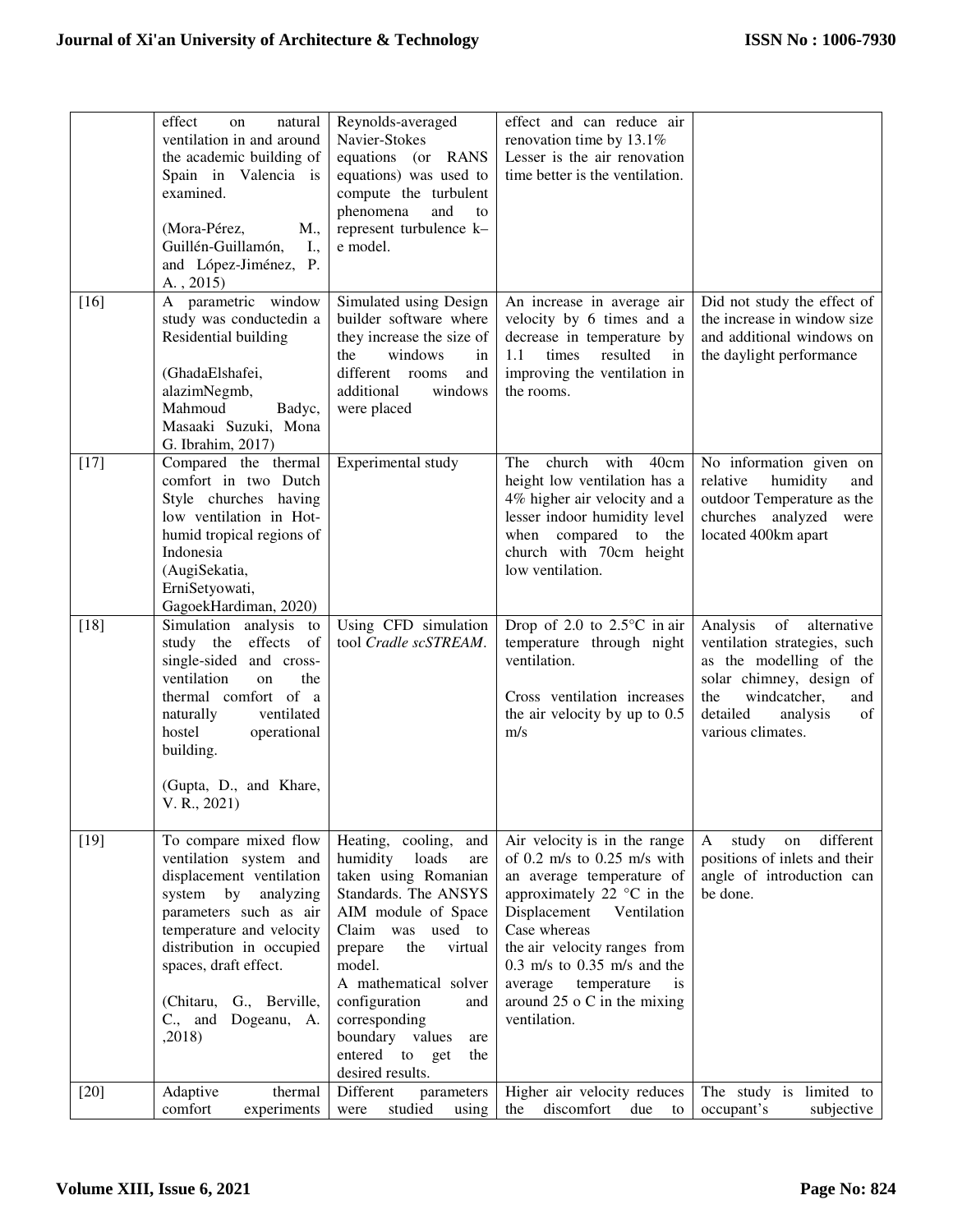|        | conducted<br>in<br>Mymensingh university<br>classrooms<br>in<br>Bangladesh's hot and<br>humid climate.<br>(Md.<br>SarwarJahanTalukdar<br>et al. 2020)                                                                                                       | Presto<br>instruments,<br>Hygro-Thermometer,<br>and the Hold peak HP-<br>866B.<br>Thermal comfort survey<br>based on occupants'<br>votes.                                                                                                           | humidity<br>A drier environment is<br>preferred by the students in<br>the hot, humid summer<br>season.                                                                                    | thermal comfort.<br>Results<br>are<br>from<br>one<br>season an adaptive comfort<br>model cannot be developed<br>as it would require data for<br>all seasons.                                                      |
|--------|-------------------------------------------------------------------------------------------------------------------------------------------------------------------------------------------------------------------------------------------------------------|-----------------------------------------------------------------------------------------------------------------------------------------------------------------------------------------------------------------------------------------------------|-------------------------------------------------------------------------------------------------------------------------------------------------------------------------------------------|-------------------------------------------------------------------------------------------------------------------------------------------------------------------------------------------------------------------|
| $[21]$ | Study on the effect on air<br>velocity, Humidity, and<br>Air temperature due to<br>single-sided and cross-<br>ventilation method.<br>(Omrani,<br>S., Garcia-<br>Hansen, V., Capra, B.<br>R., and Drogemuller, R.,<br>2017)                                  | Using a 3D ultrasonic<br>anemometer, two air<br>velocity<br>transducers,<br>2D<br>three<br>ultrasonic<br>wind<br>six<br>sensors,<br>thermometers, and one<br>hygrometer air velocity,<br>temperature,<br>and<br>relative humidity were<br>analyzed. | 70% of the time within the<br>comfort zone and $3 \degree$ C<br>cooler in Cross ventilation<br>than Single-sided ventilation                                                              | Measurements at different<br>heights were not taken into<br>account. Future scope in<br>conduction of experiment<br>at a different location.                                                                      |
| $[22]$ | A detailed review on the<br>various<br>wind-driven<br>ventilation<br>techniques<br>with their properties,<br>operation, and low rates<br>(Naghman)<br>Khan,<br>Yuehong Su, Saffa B.<br><b>Riffat</b> , 2008)                                                | Research and study on<br>existing knowledge                                                                                                                                                                                                         | The systematic comparison<br>is made among all the<br>techniques based on their<br>features, flow rates,<br>and<br>applications<br>for<br>easier<br>understanding                         | Cost-based comparison is<br>not done to determine the<br>economically<br>beneficial<br>technique.                                                                                                                 |
| $[23]$ | A review study to assess<br>ventilation<br>natural<br>capabilities in order to<br>provide resilience<br>to<br>thermal comfort from<br>heat waves in warm<br>climates and for high<br>indoor air quality.<br>(Ahmed, T., Kumar, P.,<br>and Mottet, L., 2021) | Collection and analysis<br>of existing literature.                                                                                                                                                                                                  | Solar chimneys and wind<br>catchers can offer around an<br>difference<br>8<br>$\circ$ C<br>in<br>temperature than outdoor<br>temperatures<br>in<br>warm<br>weather $(>35 \text{ °C})$ .   | No study has been done to<br>test these systems in an<br>environment where<br>the<br>surrounding obstacles have<br>an immediate effect on<br>their functioning and also<br>for<br>future<br>climate<br>scenarios. |
| $[24]$ | of<br>A<br>review<br>study<br>and<br>hybrid<br>natural<br>ventilation<br>inside<br>a<br>building.<br>(Li, Y., and Heiselberg,<br>$P.$ , 2003)                                                                                                               | Collection and analysis<br>of existing literature.                                                                                                                                                                                                  | CFD has the capacity to<br>estimate detailed flows in<br>every room or area of a<br>complex building. Multi-<br>zone models can be used to<br>model<br>entire<br>building<br>performance. | Further developments of<br>multi-zone methods and<br>enhancement of the loop<br>equation method                                                                                                                   |

# **Key findings from the literature review-**

- The larger the size of the inlet the better is the amount of airflow.
- The ventilation is increased when the inlet is on the windward side.
- Airflow
	- < 0.5 m/s- Goes unnoticed or feels pleasant
	- 0.25m/s- 1 m/s -Adequate
	- 0.25 m/s-1 m/s-Recommended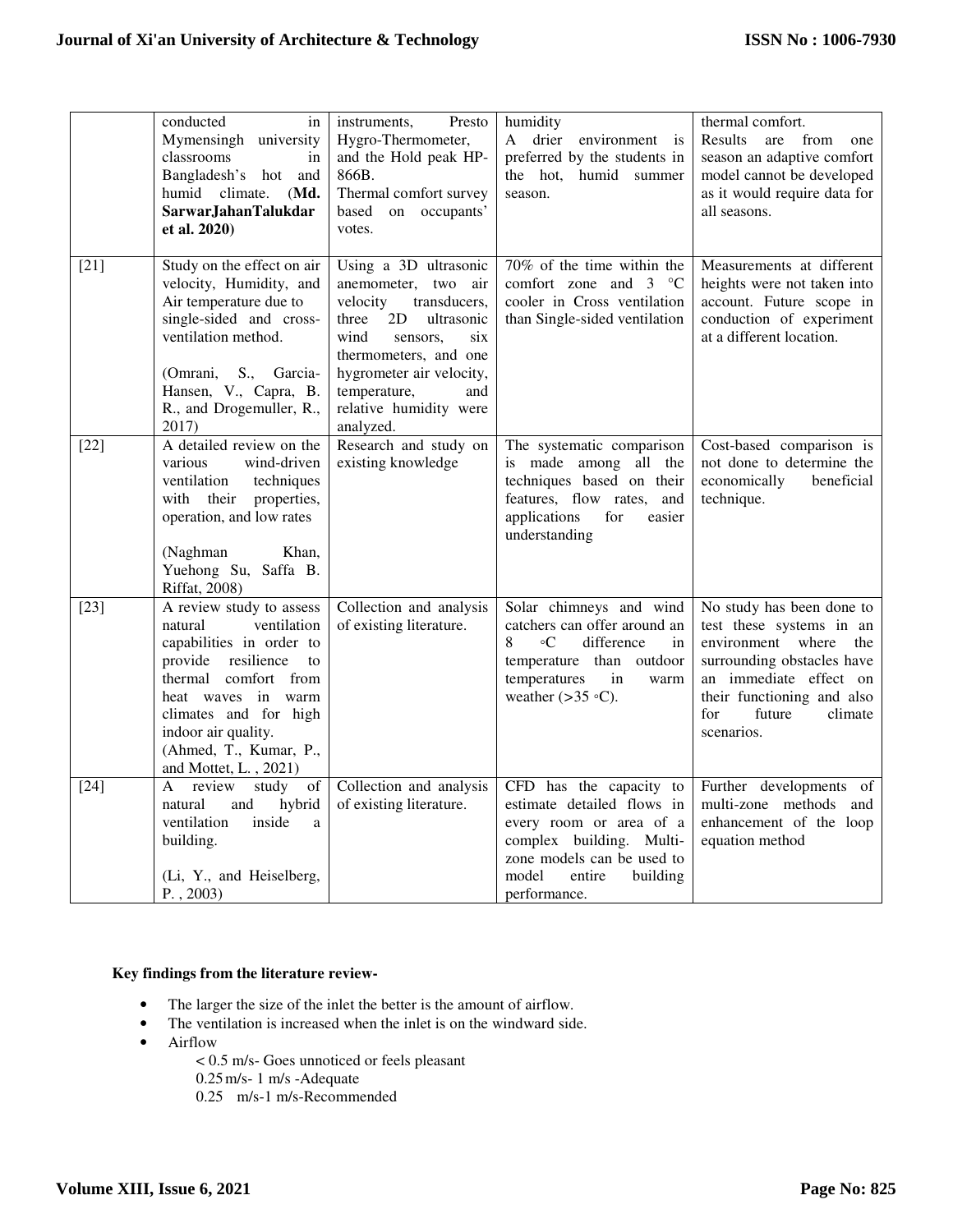- Temperature effects due to air velocities ranging 0.3-0.65 m/s were very small.
- The use of Night ventilation showed a drop in temperature of 2-2,5  $\degree$ C.
- Up-Down folio window and Mid-Pivoted Multi-sash wind give better air velocity and air mass flow rate.
- The sliding window had the least flow of air inside the room i.e. had the least air-circulation in the room.
- The addition of a window has the potential of increasing the air velocity by 6 times and also the temperature decrease by 1.72%.
- The usage of air conditioning can be expected to be 70% less in Cross-Ventilation.
- In comparison with single-sided ventilation, there is an approximately  $3^{\circ}$ C potential cooling effect in the application of cross-ventilation.
- The use of windows & doors for Cross-Ventilation has the potential to decrease the room temperature by  $1.5 \text{ °C}$ .
- Cross ventilation can enhance air velocity upto 0.5 m/s.
- Internal airflow direction is mostly affected by the ventilation mode than the wind direction.
- While choosing WWR, Thermal comfort should be given more attention than the amount of illuminance it can provide.
- About 105% of the annual building energy can be saved by optimum orientation.
- The size of ventilation is inversely proportional to indoor temperature.

## **V. RESULTS AND DISCUSSIONS**

Most of the major parameters that affect the heat and ventilation of the building cannot be assigned a fixed value that is ideal for thermal comfort. They differ from place and place, for different seasons and sometimes also for different times of the day. Let us consider them one by one.

Window design and its orientation play a significant role in determining the airflow through the building. In cross ventilation when a larger opening faces north, it facilitates maximum airflow in the hot tropical region of Dubai (**Abdelsalam et al.,2015)**. In the northern hemisphere, however, the largest window to the southern walls brings maximum heat into the building **(Aiman et al., 2018**). A case study in Australia showed that heat losses could be minimized about 3 times in the winter months if the window is orientated to the north instead of the south **(Aiman et al., 2018).** A CFD analysis carried out in an academic building in Spain showed a building with south and west opening inlet and north opening outlet is more efficient as it provides better performance and needs 13.1% less time to renovate air (**Miguel et al., 2015**). From these facts, it can be concluded that optimum window orientation depends on the location as the wind direction might vary immensely in different parts of the world. Hence it is improbable to determine the best orientation for the window if there is no knowledge of the location of the building.

The W**i**ndow-to-wall ratio is another determinant factor for thermal comfort. For inlet window with 50% and outlet with 30% gives the maximum cross ventilation (**Abdelsalam et al.,2015)**. The highest thermal comfort is provided by the rectangular-shaped building with a staircase positioned in the middle of the house with a WWR of 20. WWR can change thermal comfort by 20-30% **(Shakila et al.,2020**). This ratio has a huge contribution to thermal comfort as it determines the amount of airflow into and outside the building. It can be generally assumed thatthe bigger the inlet better the airflow. However, it is also required to keep in mind that it should be reasonably big, or else it might lead to problems such as excessive heat and glare.A study in Jordon showed orientation of a building where long axis facing north/south which allows entry of winter sun's radiation is considered best orientation. It also facilitates reducing heat energy by 35%**.** Annual energy consumption is least when the building is oriented to the North direction followed by East, West, and then South **(Aiman et al.,2018).** North facing house with the typical design was cooler compared to the east oriented one when compared in Surabaya, Indonesia (**Wanda et al., 2006).**  TheNorth orientation of the building is generally considered ideal. However, this might vary depending on factors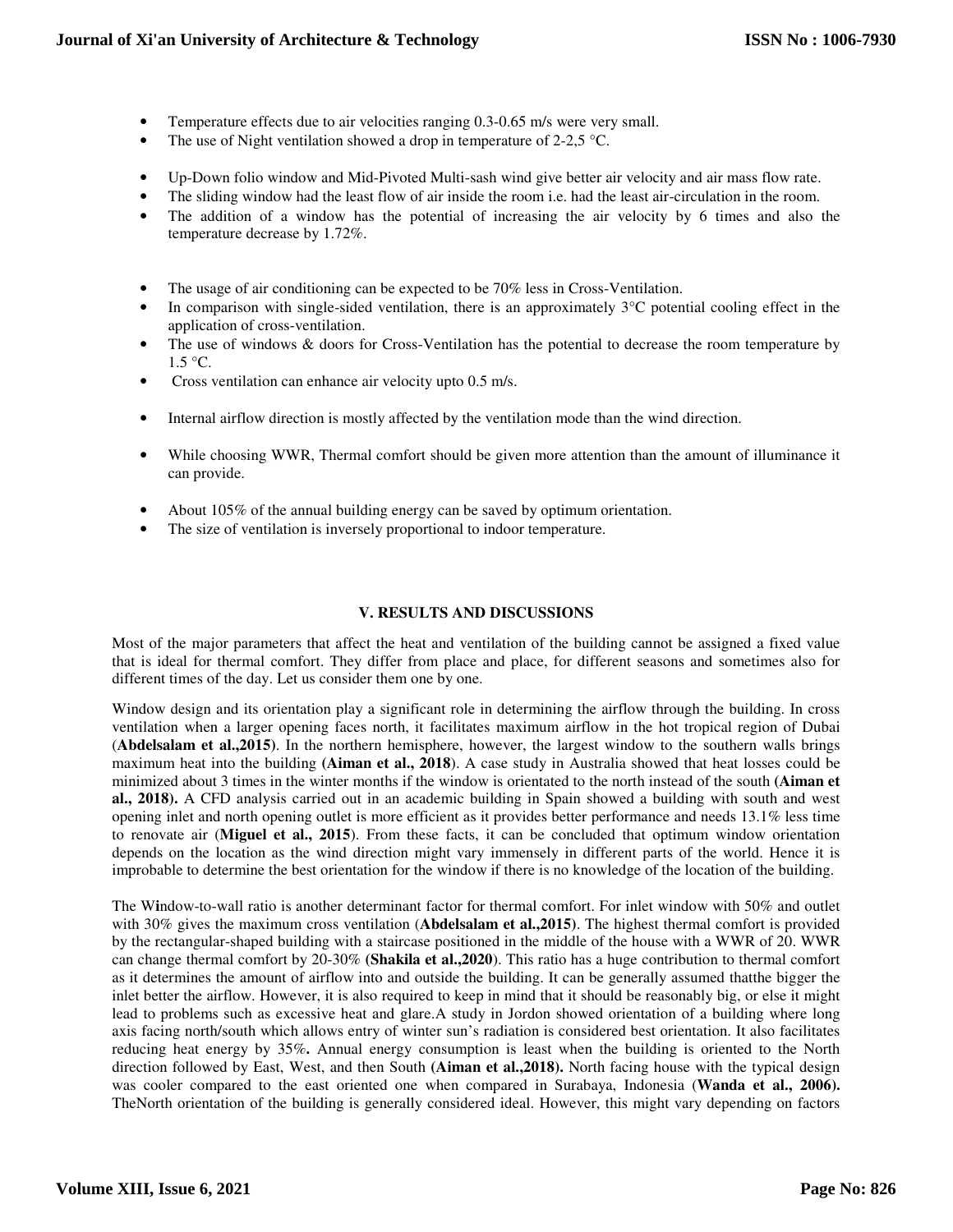like surrounding buildings or other external obstructions. It can be noted that building orientation to the sun position influences the indoor temperature majorly.

As for air velocity and temperature a study in Jaipur, India showed that cross ventilation application can increase the air velocity by 0.5m/s and night ventilation can lead to a drop of 2-2.5°C in temperature **(Durva,Vaibhavi, 2020)**. Chongqing, China showed night ventilation contributes to energy savings as it lowers the indoor temperature during the daytime thus decreasing the air conditioning usage. Up to 4 ventilations/hour at night results in a significant reduction in energy consumption while 5 or more shows a limited reduction **(Kechun et. El, 2012).** Night ventilation is one of the effective energy-saving strategies that can be adopted more widely.When comparing types of natural ventilation, it was found double ventilation provides 70% of thermal comfort hours while single-sided ventilation provided about 1% and single-sided exhibits 3-degree Celsius higher temperature in the building compared to cross-ventilation (**Sara et al).** There is a clear pattern that determines cross or double ventilation facilitates better ventilation in and out of the building when compared with single-sided ventilation. Hence it is widely adopted to achieve better thermal comfort and indoor air quality.

As for the approaches of analysis of heat and ventilation of a building, through the years different ones have been adopted and evolved. The earliest method adopted was the experimental method using instruments such as manual thermometer, humidity meter, or digital thermometer. (Wanda et al., 2006). This method is not preferred anymore as there is a major risk of human or instrumental error which might result in inaccurate results. Another commonly adopted method is the PMV/PPV method which involves taking the votes from the occupants of the building being analyzed, to get their opinion on thermal comfort in a given situation. This method is not considered very reliable as the result highly depends on the individual's opinion which could be subjective. Hence, it is not ideal to apply on large scale. The most advanced and highly adopted method in recent years is simulation analysis. To carry out HV analysis a CFD analysis is done with the help of different soft wares. Some of the soft wares used in the reviewed papers are **ANSYS AIM, Cradle scSTREAM, Star CCM+, DesignBuilder, FLUENT 6.2 Software**. This allows for many parameter inputs which can be entered in different combination to optimize the heat and ventilation of a building. It is also cost-effective and less time-consuming. There is lesser room for error here. Hence simulation method is a highly favored method for analyzing heat and ventilation of the building.

#### **VI. CONCLUSIONS**

An intensive review of the literature contributed to furnish the importance of natural ventilation and different techniques that needs more attention while designing the envelope of the building.

A review of multiple studies based on Single-sided and Cross-ventilation methods has helped in deducing that selection of either can have a significant difference in the amount of airflow and the indoor room temperature which signifies the importance of the use of cross-ventilation over single-sided ventilation i.e., approximately 3-degree Celsius potential cooling effect and an increase air velocity by 0.5m/s.

Building's orientation affects the heat level as it determines the amount of sunlight and wind coming towards and away from the building which in turn affects the building's energy load.

For Northern Hemisphere

- North facing windows provide less daylight and are cooler compared to East orientation.
- East facing units reduce lighting energy consumption.
- South oriented units provide sufficient daylight with optimum effect on overall building energy.
- In a cooler climate, the larger windows should be in the southern walls.

For Southern Hemisphere

- North facing side receives the most daylight followed by East, West and South.
- Likewise, East and West face lose more heat than they gain in winter and gain excess heat during summer.

On choosing optimum WWR the effect on thermal comfort is given more preference than on the amount of illuminance it can provide through daylight. Decreasing WWR decreases the cooling load, provides higher thermal comfort. WWR can have an effect of 20-55% on the thermal comfort level of the building.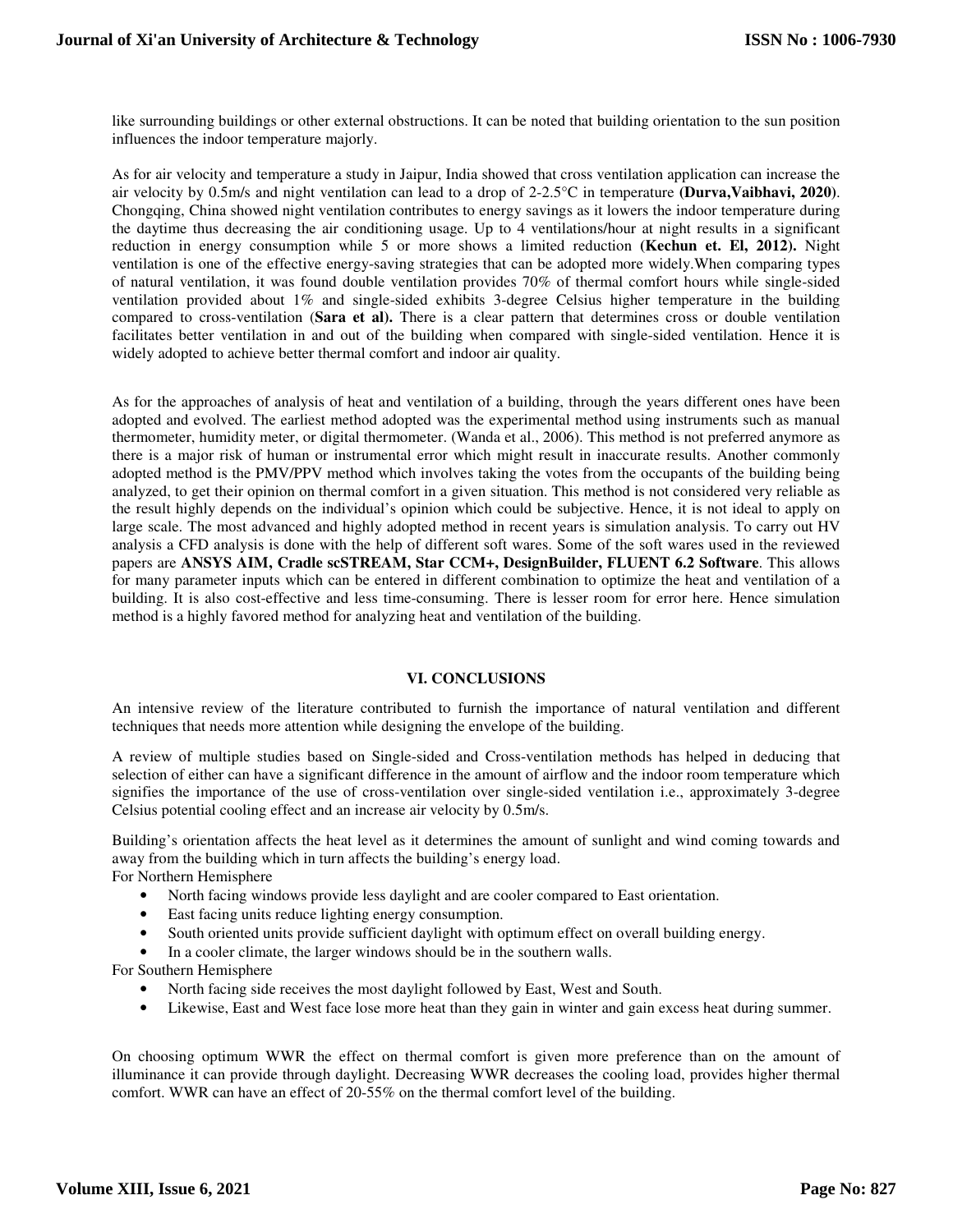From the review, it is observed that different modern techniques such as wind catchers, wing jetter systems, turbine ventilators, etc. other than the traditional ones are being used for providing superior ventilation inside the buildings. But due to lack of awareness, implementation of these techniques is less observed even though there exists a huge potential in providing a relatively better amount of airflow and can also be used to minimize the building's energy load.

It is observed that the combined effect of orientation with other parameters affecting the thermal comfort and ventilation was not carried out in the studies conducted which could provide more useful results. The ventilation of a building can be affected by the presence of some external obstructions. More studies must thus be undertaken to investigate the degree of its impact. Studies based on different seasons and the effect of wind direction on a certain orientation could help in deciding the optimum building's orientation for proper ventilation inside the living spaces.

#### **VII. REFERENCES**

- 1. KamarulAini, M. S., Wan Noor Hanani, W. Z., MohdArif, R., Nor Haslina, H., NurAini, M. A., and HarisFadzillah, H. "Thermal comfort study at Dewan Sultan Ibrahim, UTHM." *IOP Conference Series: Earth and Environmental Science,* 2019.
- 2. Toe, D. H. C., and Kubota, T. (2013). "Development of an adaptive thermal comfort equation for naturally ventilated buildings in hot-humid climates using ASHRAE RP-884 database." *Frontiers of Architectural Research*, 2(3), 2013.
- 3. Gan, V. J. L., Deng, M., Tan, Y., Chen, W., and Cheng, J. C. P, "BIM-based framework to analyze the effect of natural ventilation on thermal comfort and energy performance in buildings." *Energy Procedia*, 2019.
- 4. Teitelbaum, E., Jayathissa, P., Miller, C., and Meggers, F, "Design with Comfort: Expanding the psychrometric chart with radiation and convection dimensions." *Energy and Buildings*, 209, 2020.
- 5. Ruan, F., and Li, N., "Comparison of wind-driven natural ventilation for different windows in a room with a single opening." *International Journal of Ventilation*, 11(2), 2012.
- 6. Cheng, Z., Li, L., and Bahnfleth, W. P, "Natural ventilation potential for gymnasia Case study of ventilation and comfort in a multisport facility in northeastern United States." *Building and Environment*, 2016.
- 7. Meakhail, T, "Analysis of airflow in multi-room building for different ventilation patterns." *International Journal of Mechanical and Mechatronics Engineering*, 13(4), 2013.
- 8. Raja, I. A., Nicol, J. F., McCartney, K. J., and Humphreys, M. A, "Thermal comfort: Use of controls in naturally ventilated buildings." *Energy and Buildings*, 33(3), 2017.
- 9. Aldawoud, A, "Windows design for maximum cross-ventilation in buildings." *Advances in Building Energy Research*, 2017.
- 10. Ruan, F., and Li, N, "Comparison of wind-driven natural ventilation for different windows in a room with a single opening." *International Journal of Ventilation*, 11(2), 2012.
- *11.* Canadarma , W., Juniwati , A., Kristanto, L, "Effect Of Orientation On Indoor Temperature Case Study." *INTA Conference 2006- Harmony in Culture and Natur,* 2006.
- 12. Pathirana, S., Rodrigo, A., and Halwatura, R., "Effect of building shape, orientation, window to wall ratios and zones on energy efficiency and thermal comfort of naturally ventilated houses in tropical climate." *International Journal of Energy and Environmental Engineering*, 10(1), 2019.
- 13. Albatayneh, A., Mohaidat, S., Alkhazali, A., Dalalah, Z., and Bdour, M, "The Influence of Building's Orientation on the Overall Thermal Performance." *International Journal of Environmental Science & Sustainable Development*, 3(1), 2018.
- 14. Albatayneh, A., Alterman, D., Page, A., Moghtaderi, B. "The Significance of the Orientation on the overall buildings thermal performance- Case study in Australia" *Energy Procedia,* 152, 2018.
- 15. Mora-Pérez, M., Guillén-Guillamón, I., and López-Jiménez, P. A. (m). "Computational analysis of wind interactions for comparing different buildings sites in terms of natural ventilation." *Advances in Engineering Software*, 88.
- 16. Elshafei, G., Negm, A., Bady, M., Suzuki, M., and Ibrahim, M. G.. "Numpal and experimental investigations of the impacts of window parameters on indoor natural ventilation in a residential building." *Energy and Buildings*, 141, 2017.